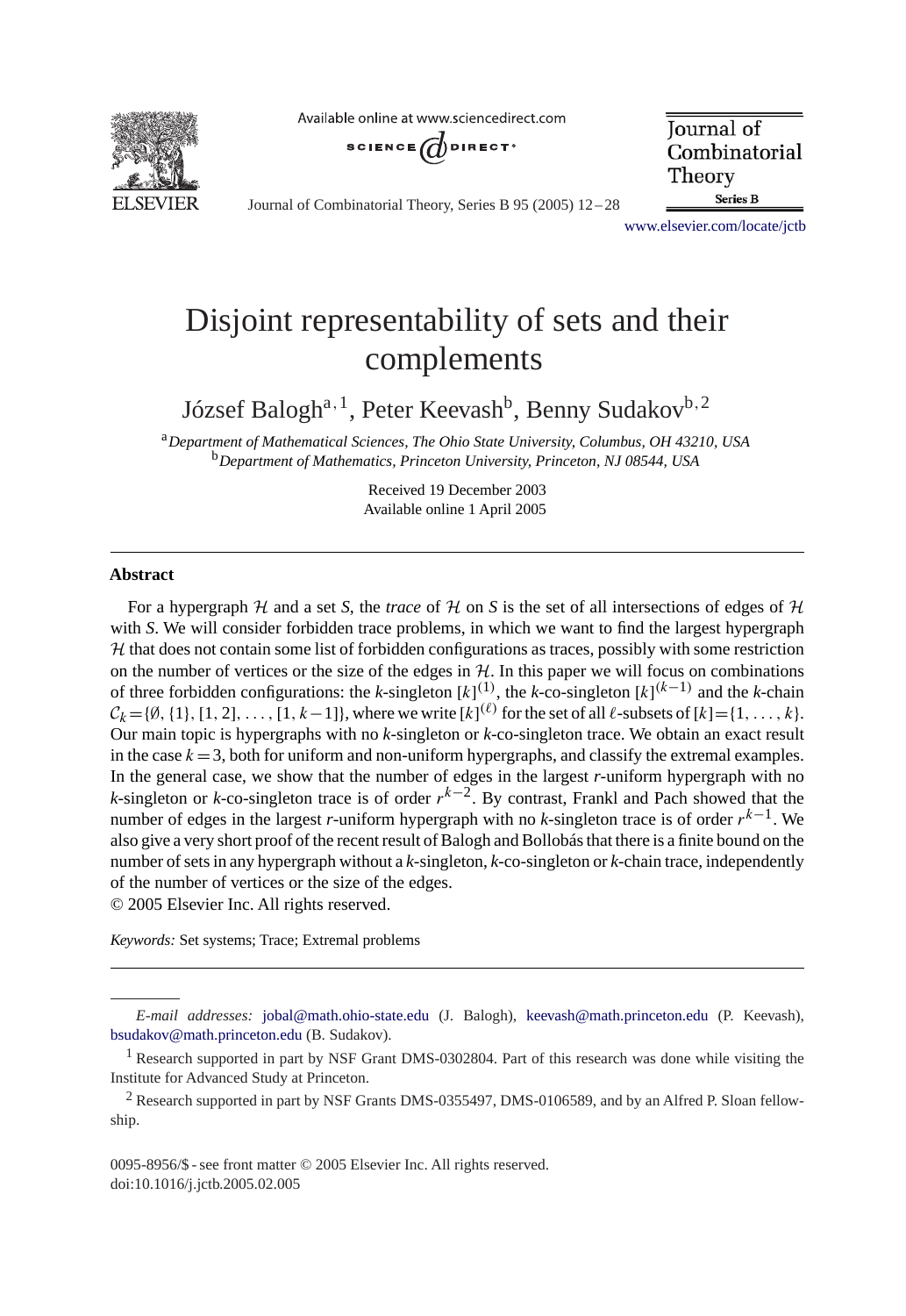# **1. Introduction**

Many problems in combinatorics ask for the largest structure satisfying some local condition.Frequently, the local condition is that we have some list of forbidden configurations  $\{\mathcal{F}_i : i \in I\}$  and the problem is to find the largest set system that does not contain any forbidden configuration. Perhaps the most famous is the Turán problem, which, in full generality, asks for the largest *r*-uniform hypergraph H on *n* vertices that does not contain some fixed *r*-uniform hypergraph  $F$  as a subhypergraph.

A natural variation on these problems arises when we modify the notion of containment to allow restrictions, in the following sense. For a hypergraph  $H$  and a subset of its vertex set  $S \subset V(H)$ , the *trace* of H on S is the hypergraph  $H|_S = \{E \cap S : E \in E(H)\}\$ . Given a fixed hypergraph F, we say that H has F as a trace if there is a set  $S \subset V(H)$  so that  $\mathcal{H}|_S$  has a subhypergraph isomorphic to F. Thus we arise at the forbidden trace problem of finding the largest hypergraph  $H$  which does not have  $F$  as a trace. For a survey of these problems and their applications see [\[6\].](#page-15-0)

There is a variety of notation used for these problems, so we offer the following attempt at standardisation. Given a list of forbidden traces  $\{\mathcal{F}_1,\ldots,\mathcal{F}_m\}$  we write  $Tr(\mathcal{F}_1,\ldots,\mathcal{F}_m)$ for the maximum number of edges in a hypergraph H which does not have any  $\mathcal{F}_i$  as a trace.For some forbidden traces this will be infinite, and in those cases we impose other restrictions on  $H$ , such as fixing the vertex set or the sizes of the edges. Our notation reflects this by including the number of vertices in the brackets and the uniformity as a superscript. For the restriction that  $|V(H)| = n$  we use the notation  $Tr(n, \mathcal{F}_1, \ldots, \mathcal{F}_m)$ , for the restriction that H is *r*-uniform we use  $Tr^{(r)}(\mathcal{F}_1,\ldots,\mathcal{F}_m)$  and for both restrictions we use  $Tr^{(r)}(n, \mathcal{F}_1, \ldots, \mathcal{F}_m)$ .

One of the earliest results on forbidden traces concerns the case when  $\mathcal{F} = 2^{[k]}$  consists of all subsets of the set  $[k]=\{1,\ldots,k\}$ . A result of Sauer [\[9\],](#page-16-0) Perles and Shelah [\[10\],](#page-16-0) Vapnik and Chervonenkis [12] (frequently referred to as the Sauer–Shelah theorem) states that  $Tr(n, 2^{[k]}) = \sum_{i=0}^{k-1} {n \choose i}$ <sup>n</sup><sub>i</sub>). Equality can be achieved, for example, when  $\mathcal{H} = [n]^{(\leq k-1)}$ consists of all subsets of [n] of size at most  $k - 1$ .

A uniform version of this question was considered by Frankl and Pach [\[5\],](#page-15-0) who showed in particular that  $\binom{n-1}{k-1}$  ≤  $Tr^{(k)}(n, 2^{[k]})$  ≤  $\binom{n}{k-1}$ . They conjectured that the lower bound was tight (which would give a generalisation of the Erdős–Ko–Rado theorem) but a counterexample was constructed by Ahlswede and Khachatrian [\[1\].](#page-15-0)The main topic of [\[5\]](#page-15-0) was the notion of disjointly representable sets, which were introduced by Frankl and Pach as a strengthening of the classical Hall condition. Here one says that the sets  $A = \{A_1, \ldots, A_k\}$ have a system of distinct representatives  $\{x_1, \ldots, x_k\}$  if all the  $x_i$ 's are different and  $x_i \in A_i$ for each *i*. If we can also arrange that  $x_i \notin A_j$  if  $i \neq j$  then we call the sets *disjointly representable*.This can be rephrased as saying that no set is contained in the union of the others. In terms of traces we say that  $A$  has a  $k$ -singleton trace, where a  $k$ -singleton is  $[k]^{(1)} = \{\{1\},\{2\},\ldots,\{k\}\}.$ 

More generally, one can consider forbidding any  $[k]^{(\ell)}$  as a trace, where the  $\ell^{th}$  *level*  $[k]^{(\ell)}$  consists all subsets of [k] of size  $\ell$ . (We exclude the trivial cases  $\ell = 0$  and k.) Here Füredi and Quinn [\[7\]](#page-15-0) gave an example to show that no improvement on the Sauer–Shelah bound is possible, i.e.  $Tr(n, [k]^{(\ell)}) = \sum_{i=0}^{k-1} {n \choose i}$  $\binom{n}{i}$  for any *fixed*  $\ell$ . Moreover, we will give an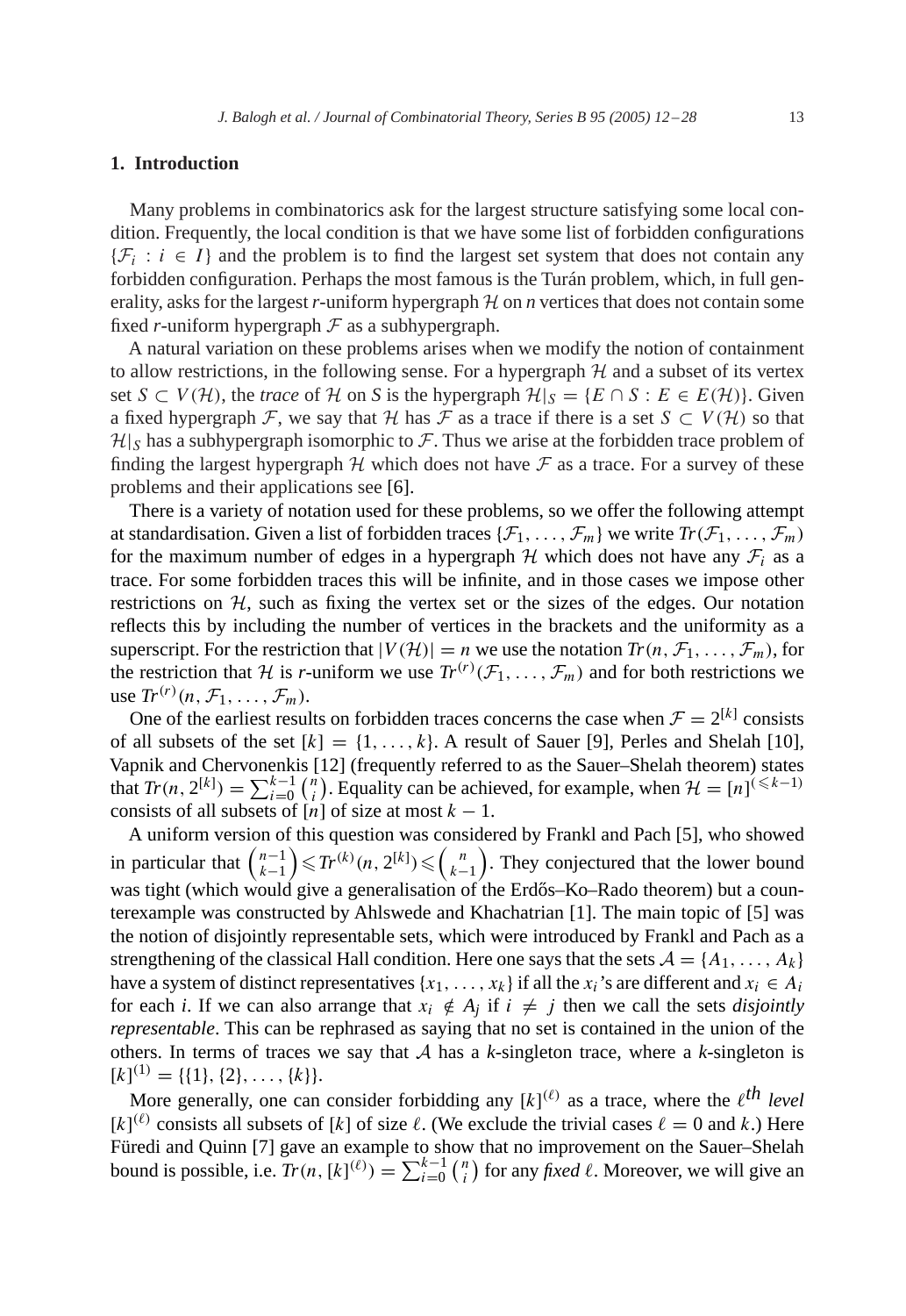<span id="page-2-0"></span>example in the next section of a hypergraph H where  $E(\mathcal{H}) = \Omega(n^{k-1})$  has the same order of magnitude yet H does not have *any* non-trivial level  $[k]^{(\ell)}$  as a trace.

In the uniform setting Frankl and Pach considered the function  $Tr^{(r)}([k]^{(1)})$ , which they showed has order of magnitude  $r^{k-1}$ . More precisely, they obtained an upper bound of  $\binom{r+k-1}{k-1}$  and a lower bound equal to the maximum number of edges in a  $(k-1)$ -uniform hypergraph on  $r + k - 1$  vertices not containing a copy of the complete  $(k - 1)$ -uniform hypergraph on *k* vertices (a hypergraph Turán number).In this paper we consider the general problem of forbidding a number of levels as traces.

The first obvious point is that one must forbid a *k*-singleton trace to get a finite bound, as one can take any number of mutually disjoint sets without having any trace of the form  $[k]^{(\ell)}$  with  $\ell > 1$ . With the *k*-singleton forbidden, we show that the order of magnitude depends only on whether the *k-co-singleton* [k] (k−1) is forbidden.The following theorem shows that if the *k*-singleton and *k*-co-singleton are forbidden traces then the number of edges is at most of order  $r^{k-2}$ , and this is the correct order of magnitude. On the other hand, if we permit a *k*-co-singleton trace, then forbidding any other levels as traces does not give any improvement in the order of magnitude from the Frankl–Pach bound.

**Theorem 1.1.** (i)  $Tr^{(r)}([k]^{(1)}, [k]^{(k-1)}) < kr^{k-2}$ , *i.e. an r-uniform hypergraph with at least* krk−<sup>2</sup> *edges has a k-singleton or k-co-singleton trace*.

(ii)  $Tr^{(r)}([k]^{(1)}, [k]^{(2)}, \ldots, [k]^{(k-1)}) \geq (r+k-2 \choose k-2}, \text{ i.e. there is an r-uniform hypergraph}$ 

*containing no non-trivial level as a trace, with at least*  $\binom{r+k-2}{k-2}$  edges.

(iii)  $Tr^{(r)}([k]^{(1)}, [k]^{(2)}, \ldots, [k]^{(k-2)}) \ge \Omega(r^{k-1}),$  *i.e. there is an r-uniform hypergraph with at least*  $\Omega(r^{k-1})$  *edges containing no level* [k]<sup>(i)</sup> *with*  $1 \leqslant i \leqslant k - 2$  *as a trace.* 

Define the hypergraph of complements  $C(\mathcal{H})$  to have edges  $\{V(\mathcal{H})\backslash A : A \in \mathcal{H}\}\$ . Note that H has a *k*-co-singleton trace if and only if  $C(H)$  has a *k*-singleton trace. It follows that H has the *k*-singleton and *k*-co-singleton forbidden as traces exactly when it is impossible to disjointly represent any set of *k* edges or their complements; hence the title of this paper.

Next, we consider the problem of excluding singletons and co-singletons in more detail. The smallest non-trivial case is  $k = 3$ . Here we are able to obtain exact results and classify the extremal examples. We will use the notation  $[x, y]$  for the set of integers  $i$  such that  $x \leq i \leq y$ . Define

 $\mathcal{A}_r = \{[1, r], [2, r + 1], \ldots, [r + 1, 2r]\},\$  $C_4 = \{\{1, 2\}, \{2, 3\}, \{3, 4\}, \{1, 4\}\},\$  $D_1 = \{ \{1, 2, 5\}, \{2, 3, 5\}, \{3, 4, 5\}, \{1, 4, 5\} \},$  $D_2 = \{ \{1, 3, 4\}, \{1, 5, 6\}, \{2, 3, 4\}, \{2, 5, 6\} \}.$ 

**Theorem 1.2.** *Define*  $f(r) = \begin{cases} r + 1 & r \neq 2 \\ 4 & r = 2 \end{cases}$ . *Then the size of the largest r-uniform hypergraph without a* 3-*singleton or* 3-*co-singleton trace is*  $Tr^{(r)}([3]^{(1)}, [3]^{(2)}) = f(r)$ . *Up to isomorphism*, *the only extremal examples are as follows*. A<sup>r</sup> *is extremal for any r except*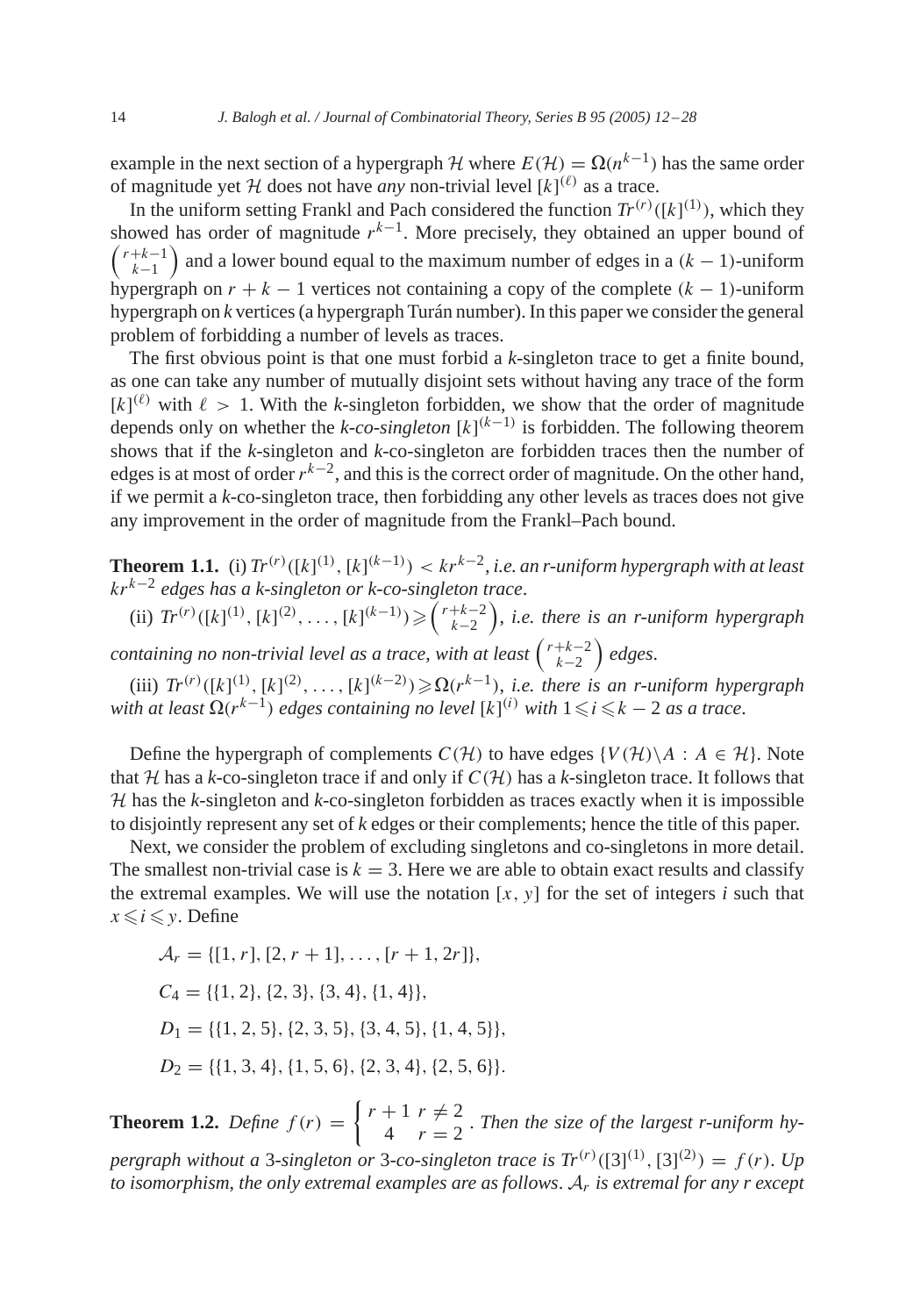<span id="page-3-0"></span> $r = 2$ , when  $C_4$  *is extremal, and*  $A_2$  *is the only example with* 3 *edges.*  $D_1$  *and*  $D_2$  *are also*  $extremal for r = 3. Furthermore, if we include the restriction that the ground set has n ver$ *tices, then we have*  $Tr^{(r)}(n, [3]^{(1)}, [3]^{(2)}) = min{f(r), f(n - r)}$ . *The extremal examples are obtained from those above*, *possibly adding some vertices to all sets*.

We use this theorem to deduce its non-uniform version, for which we obtain an exact result and find the extremal example. Let  $\mathcal{B}_n$  be the hypergraph consisting of all intervals  $I \subset [n]$  which contain at least one of  $\lfloor n/2 \rfloor$  and  $\lfloor n/2 \rfloor + 1$ , and also the empty set.

**Theorem 1.3.** *The size of the largest hypergraph on n vertices without a* 3-*singleton or* 3-co-singleton trace is  $Tr(n, [3]^{(1)}, [3]^{(2)}) = \lfloor n^2/4 \rfloor + n + 1$ . *Equality is achieved only by a* hypergraph isomorphic to  $\mathcal{B}_n$ .

We remark that the first part of this theorem also follows from a result that was proved independently by Alon [\[2\]](#page-15-0) and Frankl [\[4\].](#page-15-0) They showed that if  $H$  is a set system on *n* vertices with  $|\mathcal{H}| > |n^2/4| + n + 1$ , then there is a set system  $\mathcal F$  on 3 vertices with at least 7 edges for which  $H$  has  $F$  as a trace. Such an  $F$  clearly contains a 3-singleton or 3-co-singleton. The significance of our theorem is that we are able to characterise the extremal structures (which does not follow from the work of Alon and Frankl).This is rather unusual for a trace problem.Exact results and characterization of the extremal constructions have always been of interest in extremal combinatorics, and there have been many recent results in which characterization of extremal or approximately extremal structures has played an important role.

We also consider some variations on the above problems. First, we consider the asymmetric generalisation  $Tr^{(r)}([k]^{(1)}, [\ell]^{(\ell-1)})$ . We focus on the cases  $k = 3$  or  $\ell = 3$ , for which we can obtain the following bounds.

**Theorem 1.4.** (i) For  $\ell \geq 4$ , the size of the largest r-uniform hypergraph without a 3*singleton or* -*co-singleton trace satisfies*

$$
\frac{r\ell}{4}-\frac{\ell^2}{2}+2\ell \leqslant Tr^{(r)}([3]^{(1)},\,[\ell]^{(\ell-1)})\leqslant \frac{r\ell}{4}+\left(\frac{3}{4}+\frac{1}{\ell+3}\right)r+1.
$$

(ii) *For* k-4, *the size of the largest r-uniform hypergraph without a* 3-*co-singleton or k-singleton trace satisfies*

$$
\frac{(k^2-2k)(r-1)}{4} \le T r^{(r)}([k]^{(1)},[3]^{(2)}) \le \frac{k(k+1)r}{4}.
$$

Note that both parts of the above theorem are asymptotically tight as  $\ell \to \infty$  or  $k \to \infty$ , with  $r \gg \ell$  or  $r \gg k$ . Next, we give a very short proof of the following recent result of Balogh and Bollobás [\[3\].](#page-15-0) They define the *k*-chain as  $C_k = \{0, \{1\}, [1, 2], \ldots, [1, k-1]\}$ and show that there is a finite bound on the number of sets in any hypergraph without a *k*-singleton, *k*-co-singleton or *k*-chain trace, independently of the number of vertices or the size of the edges.They give a recursion which provides a doubly exponential bound.We obtain a similar bound with the following theorem.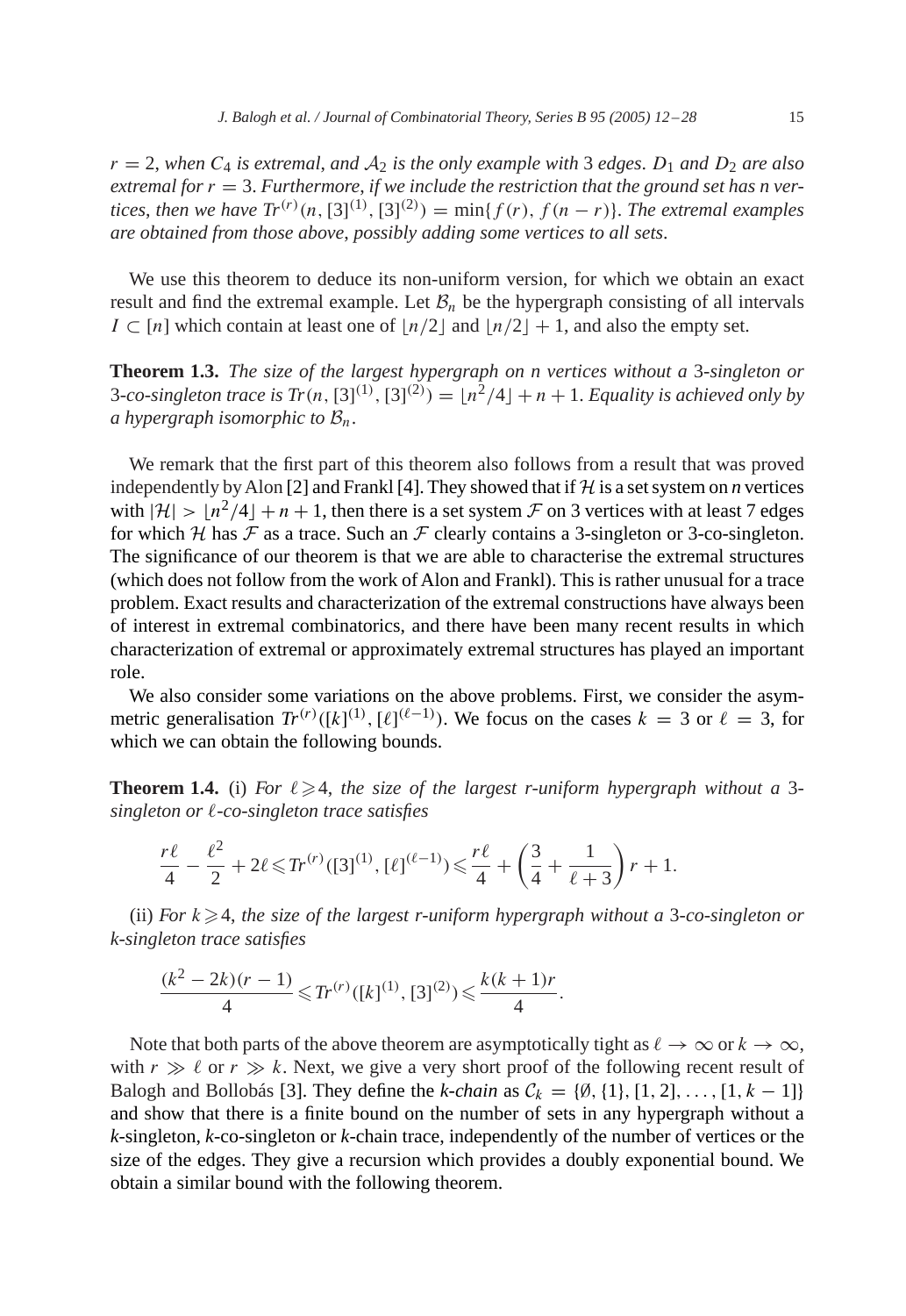<span id="page-4-0"></span>**Theorem 1.5.** A set system of size at least  $2^{2k}$  has at least one of a k-singleton, k-co $singleton$  *or k-chain as a trace, i.e.*  $Tr([k]^{(1)}, [k]^{(k-1)}, C_k) \leq 2^{2^{2k}}$ .

One can ask a number of other natural forbidden trace questions involving chains.The most interesting seems to be that of determining the maximum size of a *r*-uniform hypergraph with no *k*-singleton or *k*-chain trace.Concerning this, we have the following results.

**Theorem 1.6.** (i) *The size of the largest r-uniform hypergraph without a k-singleton or* 3-*chain trace is*  $Tr^{(r)}([k]^{(1)}, C_3) = \max\{k - 1, r + 1\},$  *for*  $k \ge 3$ .

(ii) *The size of the largest r-uniform hypergraph without a k-singleton or k-chain trace*  $(where r \geq k - 2) satisfies$ 

$$
\binom{r+k-2}{k-2} \leqslant Tr^{(r)}([k]^{(1)}, \mathcal{C}_k) \leqslant \binom{(k-1)r}{k-2}.
$$

The rest of this paper is organised as follows. Section 2 contains the proofs of our first three theorems on singleton and co-singleton traces.In Section 3 we study the forementioned variations, starting with the asymmetric singleton and co-singleton problem, where we prove Theorem [1.4.](#page-3-0) Then we introduce chains and prove Theorems [1.5](#page-3-0) and 1.6. The final section is devoted to some concluding remarks and open problems.

**Notation.** For the convenience of the reader we collect here some notation that we use in this paper. We write [x, y] for the set of integers *i* such that  $x \le i \le y$ , where x, y can be any reals, but will usually be integers. Note that if  $y < x$  then  $[x, y] = ∅$ . We also write  $[n] = [1, n]$ . For any set *X* the i<sup>th</sup> level of *X* is the set of all subsets of *X* of size *i*, which we denote  $X^{(i)}$ . We also write  $2^X$  for the set of all subsets of *X* and  $X^{(\leq i)} = \bigcup_{j=0}^{i} X^{(j)}$ . Given two sets *A* and *B* we write  $A \setminus B$  for the set of points in *A* that are not in *B*, and A $\Delta B$  for the symmetric difference  $(A \setminus B) \cup (B \setminus A)$ . For a hypergraph  $H$  the hypergraph of complements  $C(\mathcal{H})$  has edges  $\{V(\mathcal{H}) \setminus A : A \in \mathcal{H}\}\$ . For a graph G we let  $N_G(x)$  denote the neighbourhood of a vertex *x*, i.e. the set of vertices adjacent to *x*. We write  $d_G(x) = |N_G(x)|$ for the degree of *x*.

# **2. Singleton and co-singleton traces**

We start with an observation from [\[5\].](#page-15-0) Suppose that  $\mathcal{H} = \{A_1, \ldots, A_m\}$  is *r*-uniform and has no *k*-singleton trace. Since H is *r*-uniform  $A_i \setminus A_j \neq \emptyset$  for every  $i \neq j$ . For each *i*, let  $B_i$  be a minimal subset of  $\left(\bigcup_{j=1}^m A_j\right) \setminus A_i$  for which  $B_i \cap A_j \neq \emptyset$  for all  $j \neq i$ . Note that  $B_i \neq B_j$  for  $i \neq j$ . For each  $x \in B_i$  there is some  $A_j$  for which  $A_j \cap B_i = \{x\}$ , by minimality. Thus the trace of  $H$  on  $B_i$  contains all of its singletons, and we must have  $|B_i|\leq k-1$ .

**Proof of Theorem [1.1.](#page-2-0)** (i) Suppose  $\mathcal{H} = \{A_1, \ldots, A_m\}$  is an *r*-uniform hypergraph with no *k*-singleton trace and  $m \geq k r^{\tilde{k}-2}$ . We will show that there is a *k*-co-singleton trace. For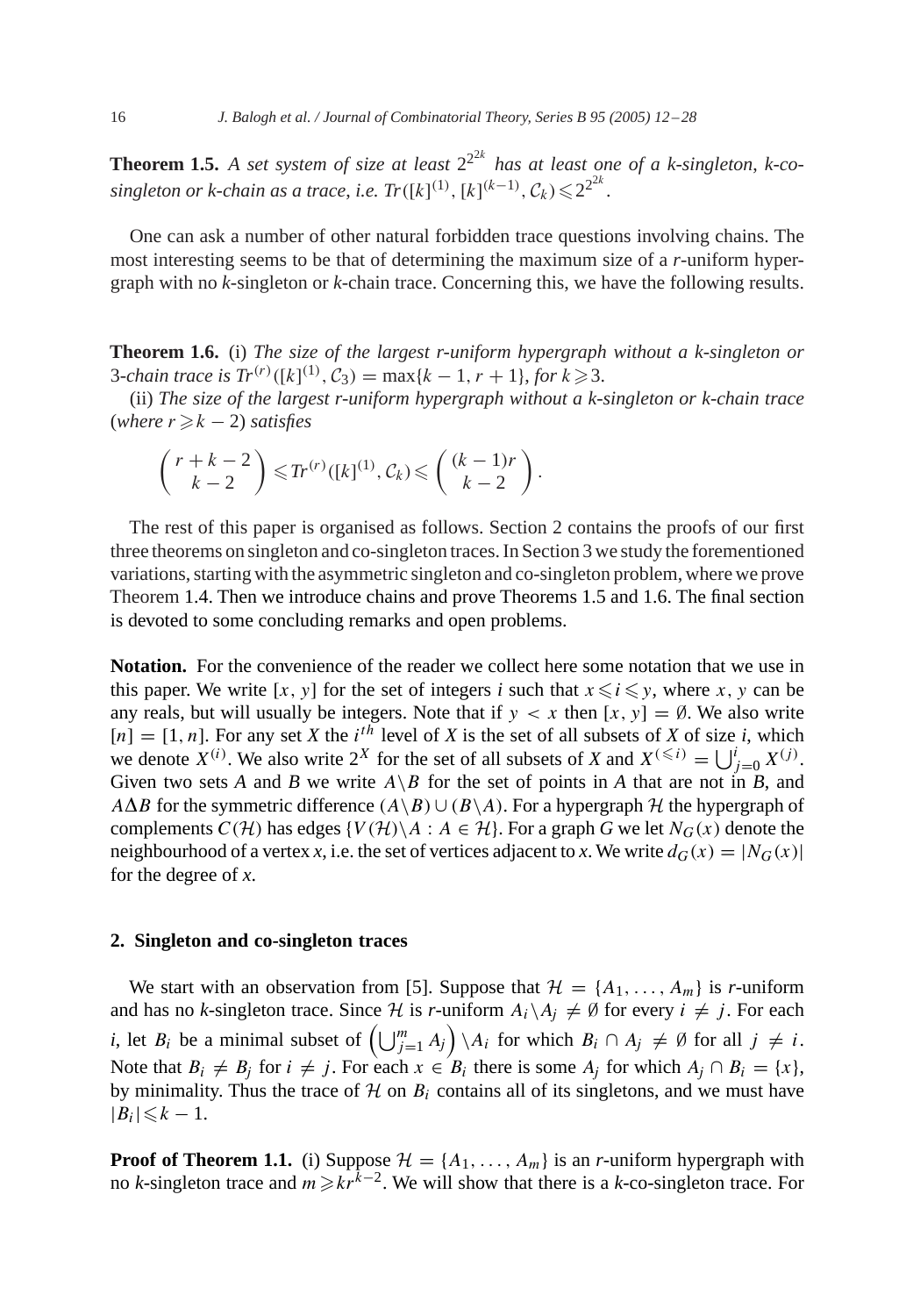<span id="page-5-0"></span>each *i*, let  $B_i$  be a minimal subset of  $\left(\bigcup_{j=1}^m A_j\right) \setminus A_i$  for which  $B_i \cap A_j \neq \emptyset$  for all  $j \neq i$ . Then  $|B_i|\leq k-1$  for all *i*, as noted above. Now  $B_i \cap A_1 \neq \emptyset$  for every  $i > 1$ , so there is some  $x_1 \in A_1$  so that at least  $\lceil \frac{kr^{k-2}-1}{r} \rceil = kr^{k-3}$  of the  $B_i$  contain  $x_1$ . We can iterate this process as follows. At the  $t^{th}$  stage we have points  $x_1, \ldots, x_t$  and a set of indices  $I_t$  of size at least  $kr^{k-2-t}$ , so that  $\{x_1, \ldots, x_t\} \subset B_i$  for all  $i \in I_t$ . Now we pick some  $i \in I_t$  and note that  $A_i$  intersects all  $B_i$  with  $i \neq j \in I_t$  yet is disjoint from  $B_i$ . Let  $x_{t+1}$  be a point in  $A_i$ belonging to as many  $B_j$  with  $j \in I_t$  as possible, and let  $I_{t+1} = \{j \in I_t : x_{t+1} \in B_j\}$ . Then  $|I_{t+1}| \geqslant kr^{k-3-t}$ . Also  $x_{t+1} \notin \{x_1, \ldots, x_t\}$ , as  $\{x_1, \ldots, x_t\} \subset B_i$ , and  $x_{t+1}$  belongs to  $A_i$ which is disjoint from  $B_i$ .

After stage  $k - 3$  we have points  $\{x_1, \ldots, x_{k-2}\}$  and an index set  $I_{k-2}$  of size at least *k* such that the sets  $B_i$  for  $j \in I_{k-2}$  have the form  $B_i = \{x_1, \ldots, x_{k-2}, y_j\}$ . (No  $B_i$  can be equal to  $\{x_1, \ldots, x_{k-2}\}$  by minimality.) Let  $Y = \{y_j : j \in I_{k-2}\}$ . Now  $A_j$  is disjoint from B<sub>j</sub> and intersects B<sub>k</sub> for each  $k \in I_{k-2} \backslash j$ , so  $A_j \cap Y = Y \backslash y_j$ . Thus we have a k-co-singleton trace, as required.

(ii) Let  $\mathcal{H} = \left\{ \bigcup_{i=0}^{k-2} [ir, ir + a_i - 1] : a_i \geq 0, \sum_{i=0}^{k-2} a_i = r \right\}$ , i.e. each edge of  $\mathcal{H}$  is a union of  $(k - 1)$  intervals whose leftmost points are multiples of *r*, and whose total length is *r*. Then  $|\mathcal{H}| = {r+k-2 \choose k-2}$ . Consider any set  $K \subset [0, (k-1)r-1]$  of size *k*. Then there is some  $0 \le i \le k-2$  for which *K* has at least two points in [*ir*,  $(i + 1)r - 1$ ]. Suppose they are *a* and *b*, with  $a < b$ . Then any set of H that contains *b* must also contain *a*. Any non-trivial level of *K* separates all pairs of points, so cannot appear as a trace of H.

(iii) Let *X* be a set of size  $r + k - 1$  and let  $X = X_1 \cup \cdots \cup X_{k-1}$  be a partition into parts that are as equal in size as possible, i.e.  $|X_i| = \lfloor \frac{r+k-2+i}{k-1} \rfloor$ . Define H to be the *r*-uniform hypergraph whose edges are the complements of transversals of the partition, i.e.  $\mathcal{H} = \{X \setminus \{x_1, \ldots, x_{k-1}\} : x_i \in X_i \; \forall i\}.$  Then  $|\mathcal{H}| = \prod_{i=1}^{k-1} \lfloor \frac{r+k-2+i}{k-1} \rfloor = \Omega(r^{k-1}).$ Consider any set  $K \subset X$  of size k. There is some *i* for which K contains at least two points of  $X_i$ , say they are *a* and *b*. Then any set of  $H$  contains at least one of *a* and *b*. However, any level  $K^{(i)}$  with  $1 \le i \le k - 2$  contains a set not meeting {a, b}, so cannot appear as a trace of  $H$ .  $\Box$ 

We remark that a very similar construction to that in part (ii) of the above proof gives an example of a non-uniform hypergraph on [n] with  $\Omega(n^{\bar{k}-1})$  edges and no non-trivial layer as a trace. We take  $\mathcal{H} = \{ \bigcup_{i=0}^{k-2} [in/(k-1), in/(k-1) + a_i] : 0 \leq a_i < n/(k-1) \}$ . Then  $\mathcal{H}$  has  $(n/(k-1))^{k-1}$  edges and no non-trivial layer as a trace (as explained above).

Next we need the following lemma.

**Lemma 2.1.** *Let* H *be an r-uniform hypergraph with no k-singleton trace. Choose edges*  $A_1, \ldots, A_{k-1}$  *to maximise the size of*  $\bigcup_{i=1}^{k-1} A_i$ . *Then*  $A \subset \bigcup_{i=1}^{k-1} A_i$  *for every edge* A.

**Proof.** Suppose there is a point  $x \in A \setminus \bigcup_{i=1}^{k-1} A_i$ . For every  $1 \leq i \leq k-1$  we can find a point  $x_i \in A_i \setminus \bigcup_{j \neq i} A_j$  that does not belong to *A*. Otherwise we would have  $\bigcup_{j=1}^{k-1} A_j \cup \{x\} \subset$  $\bigcup_{j\neq i} A_j \cup A$ , which contradicts the maximum property of  $A_1, \ldots, A_{k-1}$ . However, this  $\bigcup_{i=1}^{k-1} A_i$  contains all edges of  $\mathcal{H}$ .  $\Box$ gives a *k*-singleton trace on  $\{x_1, \ldots, x_{k-1}, x\}$ , which is a contradiction. It follows that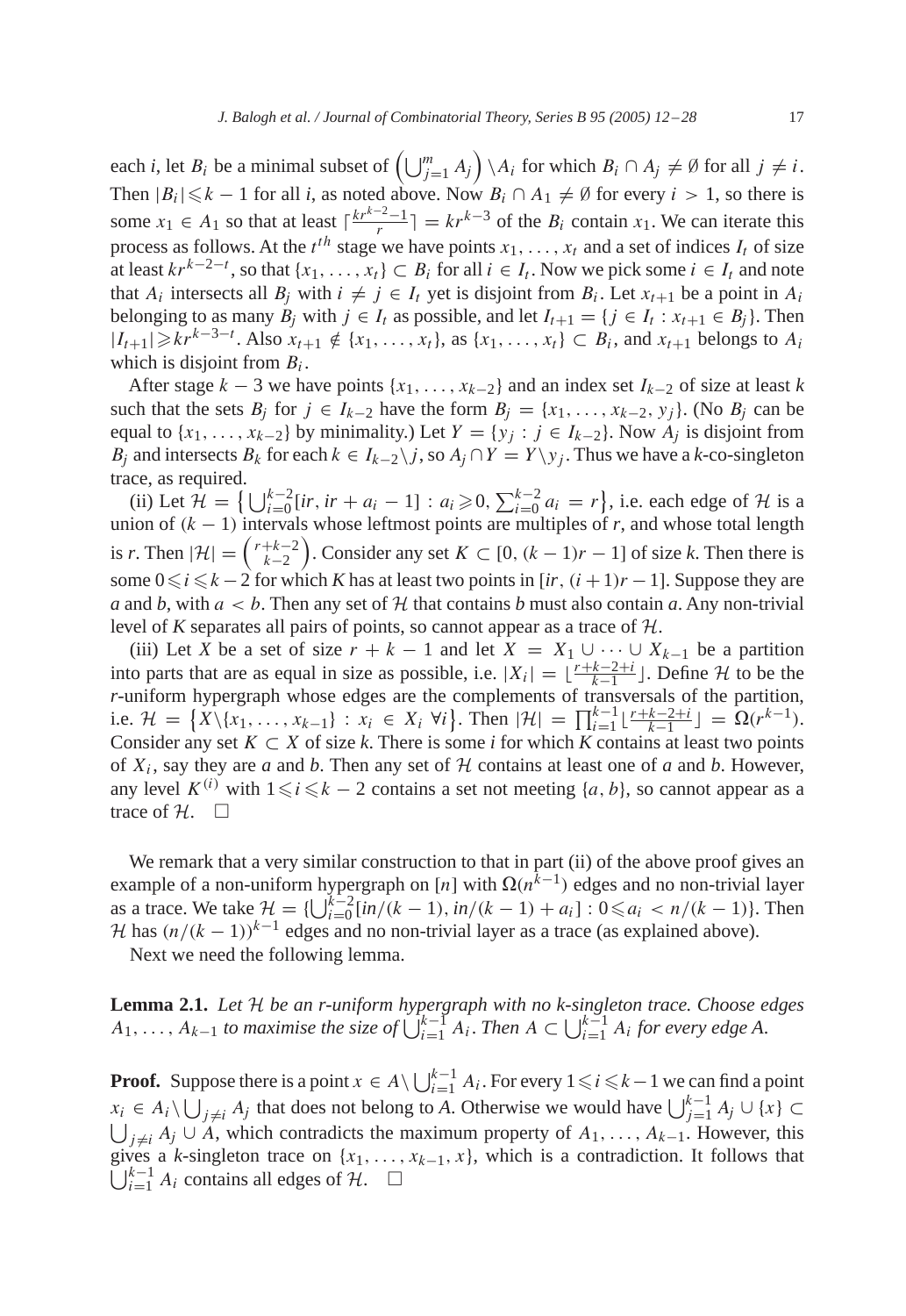Now we give the proof of Theorem [1.2,](#page-2-0) which classifies the extremal *r*-uniform hypergraphs with no 3-singleton or 3-co-singleton as a trace.The general example is the interval system  $A_r = \{ [1, r], [2, r + 1], \ldots, [r + 1, 2r] \}$ . To see that this contains no 3-singleton or 3-co-singleton as a trace consider any three points  $\{a, b, c\} \subset [1, 2r]$ . One of the intervals  $[1, r]$  and  $[r + 1, 2r]$  contains at least two of these points. Without loss of generality suppose  $a, b \in [1, r]$  and  $a < b$ . Then any set of  $A_r$  that contains a must also contain *b*, and we are done. Additional examples are  $C_4$  for  $r = 2$ , and  $D_1 =$  $\{(1, 2, 5), (2, 3, 5), (3, 4, 5), (1, 4, 5)\}\$  and  $D_2 = \{(1, 3, 4), (1, 5, 6), (2, 3, 4), (2, 5, 6)\}\$ for  $r = 3$ . The reader can easily check that these do not have a 3-singleton or 3-co-singleton as a trace.

**Proof of Theorem [1.2.](#page-2-0)** Let  $H$  be an *r*-uniform hypergraph with no 3-singleton or 3-cosingleton as a trace. We argue by induction on *r*. The case  $r = 1$  is trivial. In the case  $r = 2$ , H is a triangle-free graph of maximum degree 2. Furthermore, if  $H$  contains two disjoint edges  $ab, cd$  then any other edge must meet both of them. It follows that the extremal example is achieved when  $H = C_4$ , and has 4 edges. Note also that the only example with 3 edges is a path of length 3, which is isomorphic to  $A_2$ .

Now we consider the general case. Suppose first that there is some  $x$  which belongs to every set in H. Then  $\mathcal{H}' = \{X \setminus x : X \in \mathcal{H}\}\$ is an  $(r - 1)$ -uniform hypergraph with no 3-singleton or 3-co-singleton as a trace. Now we have  $|\mathcal{H}| = |\mathcal{H}'| ≤ Tr^{(r-1)}([3]^{(1)}, [3]^{(2)})$ by induction. This is strictly less than  $r + 1$  except when  $r = 3$ . Therefore, if  $|\mathcal{H}| \ge r + 1$ then  $r = 3$ ,  $|\mathcal{H}| = 4$ ,  $\mathcal{H}' \cong C_4$  and  $\mathcal{H} \cong D_1$ .

Now we can suppose that the sets of H do not have a common point. Choose  $A, B \in \mathcal{H}$ to maximise  $|A \cup B|$ . Then any  $C \in \mathcal{H}$  is contained in  $A \cup B$  by Lemma [2.1.](#page-5-0) We claim that *A* and *B* are disjoint. For suppose  $x \in A \cap B$ . Then there is an edge *C* of *H* not containing *x*. Since  $C \subset A \cup B$  and  $|A| = |B| = |C| = r$ , there are  $a \in C \cap A \setminus B$  and  $b \in C \cap B \setminus A$ . Then  $\{A, B, C\}$  has a 3-co-singleton trace on  $\{a, b, x\}$ , which is a contradiction.

Let  $\mathcal{H}_0 = \mathcal{H}\backslash\{A\}$ . Suppose that the sets of  $\mathcal{H}_0$  do not have a common point. Then we can repeat the above analysis: if we pick C,  $D \in \mathcal{H}_0$  to maximise  $|C \cup D|$  then C and D are disjoint. Now we claim that  $\mathcal{H} = \{A, B, C, D\}$ . For suppose that  $\mathcal{H}$  contains another set *E*. Note that  $A \cup B$  and  $C \cup D$  are both partitions of the ground set. Now we see that *E* must intersect both  $A \cap C$  and  $B \cap D$  or intersect both  $A \cap D$  and  $B \cap C$ ; otherwise it would be contained in one of  $A$ ,  $B$ ,  $C$ ,  $D$ , which is impossible as  $H$  is *r*-uniform. Without loss of generality *E* intersects the sets  $A \cap C$  and  $B \cap D$  and does not contain  $B \cap C$ . (If it contains both B ∩ C and A ∩ D then it cannot contain A ∩ C or B ∩ D, so we can rename the sets to arrive at the same situation.) Take  $x \in E \cap A \cap C$ ,  $y \in E \cap B \cap D$  and  $z \in (B \cap C) \backslash E$ . Then  $\{C, B, E\}$  has a 3-co-singleton trace on  $\{x, y, z\}$ , which is a contradiction. We deduce that  $\mathcal{H} = \{A, B, C, D\}$ . If H is extremal we must have  $r = 2$  or  $r = 3$ . When  $r = 2$  we see that  $\mathcal{H} \cong C_4$  and when  $r = 3$  it is easy to check that  $\mathcal{H} \cong D_2$ .

Now we are reduced to the situation when there is some *x* that belongs to every set in  $\mathcal{H}_0$ . Then  $\mathcal{H}'_0 = \{X \setminus x : X \in \mathcal{H}_0\}$  is an  $(r - 1)$ -uniform hypergraph with no 3-singleton or 3-co-singleton as a trace. Therefore  $|\mathcal{H}| = |\mathcal{H}'_0| + 1 \le T r^{(r-1)}([3]^{(1)}, [3]^{(2)}) + 1$  by induction.

Consider the case  $r \ge 5$ . If  $|\mathcal{H}| \ge r + 1$  then  $|\mathcal{H}'_0| \ge r$ , and then by induction we must have  $\mathcal{H}'_0 \cong \mathcal{A}_{r-1}$ . Then  $\mathcal{H}_0$  is isomorphic to a system obtained by adding *x* to all sets of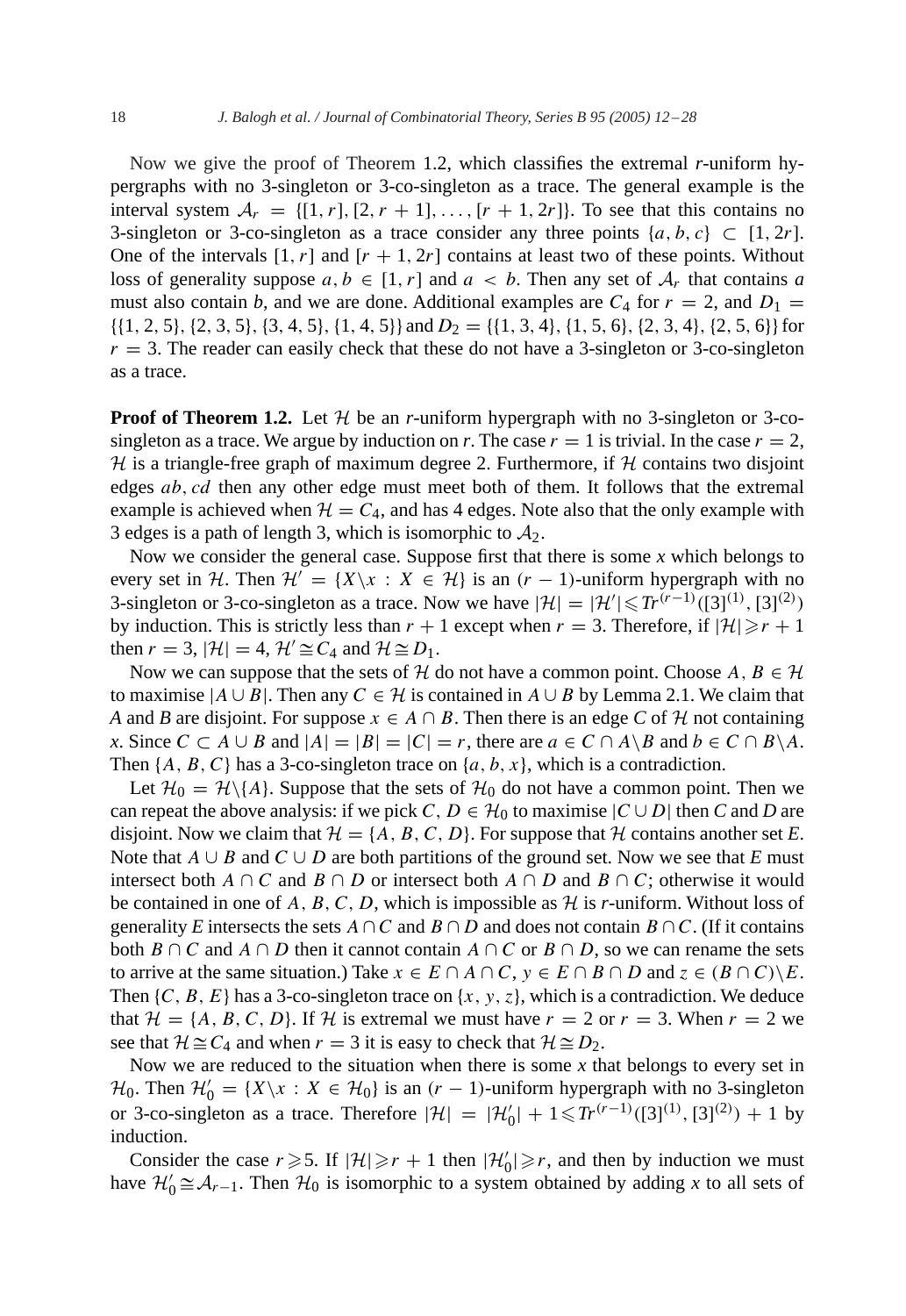$A_{r-1}$ . We can choose notation so that  $\mathcal{H}_0 = \{[1, r], [2, r + 1], \ldots, [r, 2r - 1]\}$ . Since *r* belongs to every set in  $\mathcal{H}_0$  we have  $r \notin A$ . There cannot be  $i, j \in A$  with  $1 \le i \le r - 1$  and  $r + 1 \leq j \leq 2r - 1$ , otherwise {A, [1, r], [r, 2r – 1} would have a 3-co-singleton trace on  $\{i, r, j\}$ , which is a contradiction. By symmetry we can suppose that  $A \cap [r-1]=\emptyset$ . It follows that there is some  $y \in A\setminus [1, 2r - 1]$ . Note that there cannot be  $r + 1 \le i \le 2r - 1$ with  $i \notin A$ , otherwise  $\{[1, r], [r, 2r - 1], A\}$  would have a 3-singleton trace on  $\{1, i, y\}$ , which is a contradiction. Therefore  $A = \{r+1, \ldots, 2r-1, y\}$ . Renaming *y* as 2*r* we see that  $\mathcal{H} \cong \mathcal{A}_r$ , as required.

Next consider the case  $r = 4$ . If  $|\mathcal{H}| \ge 5$  then  $|\mathcal{H}'_0| \ge 4$ , and then by induction it is isomorphic to one of  $A_3$ ,  $D_1$  or  $D_2$ . If  $\mathcal{H}'_0 \cong A_3$  then the same argument as in the previous paragraph shows that  $\mathcal{H} \cong \mathcal{A}_4$ , and we are done. If  $\mathcal{H}'_0 \cong D_1$  then we can choose notation so that  $\mathcal{H}_0 = \{ \{1, 2, 5, 6\}, \{2, 3, 5, 6\}, \{3, 4, 5, 6\}, \{1, 4, 5, 6\} \}$ . Without loss of generality  $B = \{1, 2, 5, 6\}$ . Since *A* and *B* are disjoint and their union is equal to the ground set we can write  $A = \{3, 4, 7, 8\}$ . Now  $\{\{1, 4, 5, 6\}, \{2, 3, 5, 6\}, \{3, 4, 7, 8\}\}\$  has a 3-singleton trace on {1, 2, 7}, which is a contradiction. If  $\mathcal{H}'_0 \cong D_2$  then we can choose notation so that  $\mathcal{H}_0 = \{ \{1, 3, 4, 7\}, \{1, 5, 6, 7\}, \{2, 3, 4, 7\}, \{2, 5, 6, 7\} \}$ . Without loss of generality  $B =$ {1, 3, 4, 7}.Since *A* and *B* are disjoint and their union is equal to the ground set we can write  $A = \{2, 5, 6, 8\}$ . Now  $\{\{1, 5, 6, 7\}, \{2, 3, 4, 7\}, \{2, 5, 6, 8\}\}$  has a 3-singleton trace on {1, 3, 8}, which is a contradiction.

Finally we consider the case  $r = 3$ . If  $|\mathcal{H}| \ge 4$  then  $|\mathcal{H}'_0| \ge 3$  so  $\mathcal{H}'_0$  is either  $\mathcal{A}_2$  or  $C_4$ , as noted at the beginning of the proof. If  $\mathcal{H}'_0 \cong \mathcal{A}_2$  then previous analysis shows that  $\mathcal{H} \cong \mathcal{A}_3$ . If  $\mathcal{H}'_0 \cong C_4$  then we can take  $\mathcal{H}_0 = \{\{1, 2, 5\}, \{2, 3, 5\}, \{3, 4, 5\}, \{1, 4, 5\}\}\.$  Without loss of generality  $B = \{1, 2, 5\}$ . Since *A* and *B* are disjoint and their union is equal to the ground set we can write  $A = \{3, 4, 6\}$ . Now  $\{\{1, 4, 5\}, \{2, 3, 5\}, \{3, 4, 6\}\}\$  has a 3-singleton trace on  $\{1, 2, 6\}$ , which is a contradiction. This completes the proof of the first part of the theorem.

Now suppose that we fix the number of vertices *n*. When  $n \ge 2r$  we see from the first part of the theorem that there is no change, i.e.  $Tr^{(r)}(n, [3]^{(1)}, [3]^{(2)}) = Tr^{(r)}([3]^{(1)}, [3]^{(2)})$ . Now suppose that  $H$  is an *r*-uniform hypergraph on *n* vertices with no 3-singleton or 3co-singleton trace, and that  $n < 2r$ . Now it is no longer possible to have two disjoint sets, so it follows from the first part of the proof that the sets of  $H$  have a common point *x*. Then  $\mathcal{H}' = \{A \setminus x : A \in \mathcal{H}\}\$ is an  $(r - 1)$ -uniform hypergraph on  $(n - 1)$  vertices with no 3-singleton or 3-co-singleton trace. We can repeat this process until the number of vertices is at least twice the size of the edges.This occurs when we have removed  $2r - n$  vertices, reaching an  $(n - r)$ -uniform hypergraph  $\mathcal{H}^*$  on  $2(n - r)$  vertices. Now we have  $|\mathcal{H}^*| \leq n - r + 1$ , unless  $n - r = 2$  when we can have  $|\mathcal{H}^*| = 4$ . We deduce that  $Tr^{(r)}(n, [3]^{(1)}, [3]^{(2)}) = \min\{f(r), f(n-r)\}\$ . The extremal examples are as before, possibly adding some vertices to all sets.  $\Box$ 

Now we can give the proof of Theorem [1.3,](#page-3-0) which states that  $Tr(n, [3]^{(1)}, [3]^{(2)}) =$  $\lfloor n^2/4\rfloor + n + 1$ , and the only extremal example is  $\mathcal{B}_n = \{ [a, b] : a \leqslant \lfloor n/2 \rfloor + 1, b \geqslant \lfloor n/2 \rfloor \}.$ The argument that this contains no 3-singleton or 3-co-singleton trace is the same as for  $\mathcal{A}_r$ . Indeed, if  $\{a, b, c\} \subset [n]$  one of  $[1, \lfloor n/2 \rfloor]$  and  $[\lfloor n/2 \rfloor + 1, n]$  contains at least two points. We can suppose  $a, b \in [1, \lfloor n/2 \rfloor]$  with  $a < b$ . Then any set of  $\mathcal{B}_n$  that contains a also contains *b*, and we are done.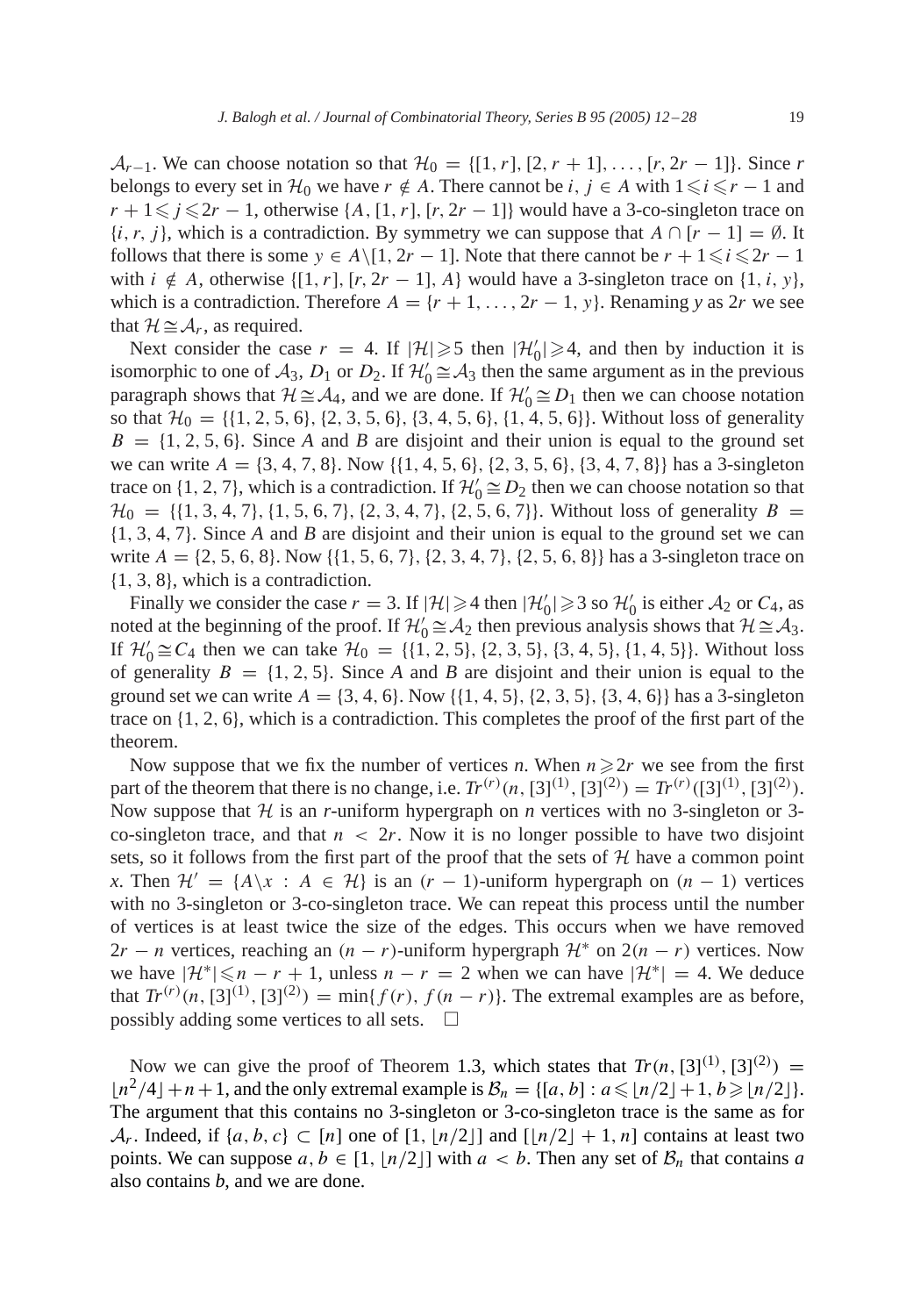**Proof of Theorem [1.3.](#page-3-0)** Note that the cases  $1 \le n \le 3$  are trivial. Suppose H is a hypergraph on  $n \ge 4$  vertices with no 3-singleton or 3-co-singleton trace. Let  $\mathcal{H}^r$  be the edges of H of size *r*. Then by Theorem [1.2](#page-2-0) we have  $|\mathcal{H}| \leq \min\{f(r), f(n-r)\}\)$ , where  $f(r) = \begin{cases} r + 1 & r \neq 2 \\ 4 & r = 2 \end{cases}$ . It is convenient to consider the hypergraph whose edges are the complements of the edges of H, which we denote  $C(\mathcal{H}) = \{ [n] \setminus X : X \in \mathcal{H} \}$ . This also has no 3-singleton or 3-co-singleton trace. Observe that  $C(\mathcal{H})^r = C(\mathcal{H}^{n-r})$ .

Next we see that  $|\mathcal{H}^1| + |\mathcal{H}^2| \le 5$ , with equality only when  $\mathcal{H}^2 \cong \mathcal{A}_2$  and  $\mathcal{H}^1 \cong \mathcal{A}_1$ . Otherwise we would have  $|\mathcal{H}^1| \ge 1$  and  $|\mathcal{H}^2| = 4$ . Then we must have  $\mathcal{H}^2 \cong C_4$ , say  $\mathcal{H}^2 =$  $\{ \{1, 2\}, \{2, 3\}, \{3, 4\}, \{1, 4\} \}$ . Consider  $\{i\} \in \mathcal{H}^1$ . If  $i \in [1, 4]$  we can suppose  $i = 1$ , and then  $\{2, 3\}, \{3, 4\}, \{1\}\$  has a 3-singleton trace on  $\{2, 4, 1\}$ . If  $i \notin [1, 4]$  we can suppose  $i = 5$ , and then {{1, 2}, {3, 4}, {5}} has a 3-singleton trace on {1, 3, 5}. Either way we get a contradiction, so  $|\mathcal{H}^1| + |\mathcal{H}^2| \leq 5$ . Applying the same argument to  $C(\mathcal{H})$  gives  $|C(\mathcal{H}^1)| +$  $|C(\mathcal{H}^2)| \leqslant 5$ , i.e.  $|\mathcal{H}^{n-1}|+|\mathcal{H}^{n-2}| \leqslant 5$ . We conclude that  $|\mathcal{H}| \leqslant \sum_{r=0}^n \min\{r+1, n-r+1\}$  $\lfloor n^2/4 \rfloor + n + 1$ . (This last equality is easy to see by considering the cases of *n* even and *n* odd separately.)

Suppose now that  $|\mathcal{H}| = |n^2/4 + n + 1$ . Then  $|\mathcal{H}| = \min\{r + 1, n - r + 1\}$  for all *r*. We claim that  $\mathcal{H}^r \cong \mathcal{A}_r$  for  $r \leq n/2$  and  $\mathcal{H}^r \cong C(\mathcal{A}_{n-r})$  for  $r \geq n/2 + 1$ . This follows from Theorem [1.2](#page-2-0) except when  $r = 3$  or  $n - r = 3$ . For  $r = 3$  we need to show that we cannot have  $\mathcal{H}^3 \cong D_1$  or  $\mathcal{H}^3 \cong D_2$ . First suppose that  $\mathcal{H}^3 = D_1 =$  $\{ \{1, 2, 5\}, \{2, 3, 5\}, \{3, 4, 5\}, \{1, 4, 5\} \}$ . Since  $|\mathcal{H}^1| = 2$  we have  $\{i\} \in \mathcal{H}^1$  with  $i \neq 5$ . The same argument as given for  $C_4$  in the previous paragraph now gives a contradiction here. Similarly if  $\mathcal{H}^3 = D_2 = \{ \{1, 3, 4\}, \{1, 5, 6\}, \{2, 3, 4\}, \{2, 5, 6\} \}$ , then any singleton gives a 3-singleton trace, which is a contradiction. This deals with the case  $r = 3$ , and the case  $n - r = 3$  follows by taking complements.

To complete the proof we need to show that these interval hypergraphs only fit together by forming a copy of  $\mathcal{B}_n$ . We need the following claim.

**Claim.** (i) *Suppose*  $A = \{[1, r], [2, r + 1], \ldots, [r + 1, 2r]\}, \mathcal{B}$  *is an*  $(r - 1)$ *-uniform hypergraph and* A∪B *has no* 3-*singleton or* 3-*co-singleton trace. Then* B ⊂ {[2, r], [3, r +  $1], \ldots, [r + 1, 2r - 1].$ 

(ii) *Suppose* A = {[1, r], [2, r +1],..., [r, 2r −1]}, B *is an* (r −1)-*uniform hypergraph and* A∪B *has no* 3-*singleton or* 3-*co-singleton trace. Then* B ⊂ {[1, r −1], [2, r],...,[r +  $1, 2r - 1$ ].

**Proof.** (i) Consider  $B \in \mathcal{B}$ . Suppose there is some point  $x \in B\setminus[1, 2r]$ . Then, since  $|B| = r - 1$ , we can find  $y \in [1, r] \setminus B$  and  $z \in [r + 1, 2r] \setminus B$ . Now  $\{B, [1, r], [r + 1, 2r]\}$ has a 3-singleton trace on  $\{x, y, z\}$ , which is a contradiction. It follows that  $B \subset [1, 2r]$ . We cannot have  $1 \in B$ . Otherwise we can take  $i \in [2, r] - B$  and  $j \in [r + 2, 2r] - B$ , and then  $(B, [2, r + 1], [r + 1, 2r])$  has a 3-singleton trace on  $(1, i, j)$ . Similarly  $2r \notin B$ . Now suppose that *B* is not an interval. By symmetry we may assume that there are  $i < j$ such that  $i \in B \cap [1, r-1]$  and  $j \in [1, r] \setminus B$ . Then  $\{B, [j, j + r - 1], [r + 1, 2r]\}$  has a 3-singleton trace on  $\{i, j, 2r\}$ . This contradiction shows that *B* is an interval.

(ii) Consider  $B \in \mathcal{B}$ . There cannot be a point  $x \in B\setminus [1, 2r - 1]$ , or we can take  $y \in$  $[1, r - 1]$ \B and  $z \in [r + 1, 2r - 1]$ \B, and then  $\{B, [1, r], [r, 2r - 1]\}$  has a 3-singleton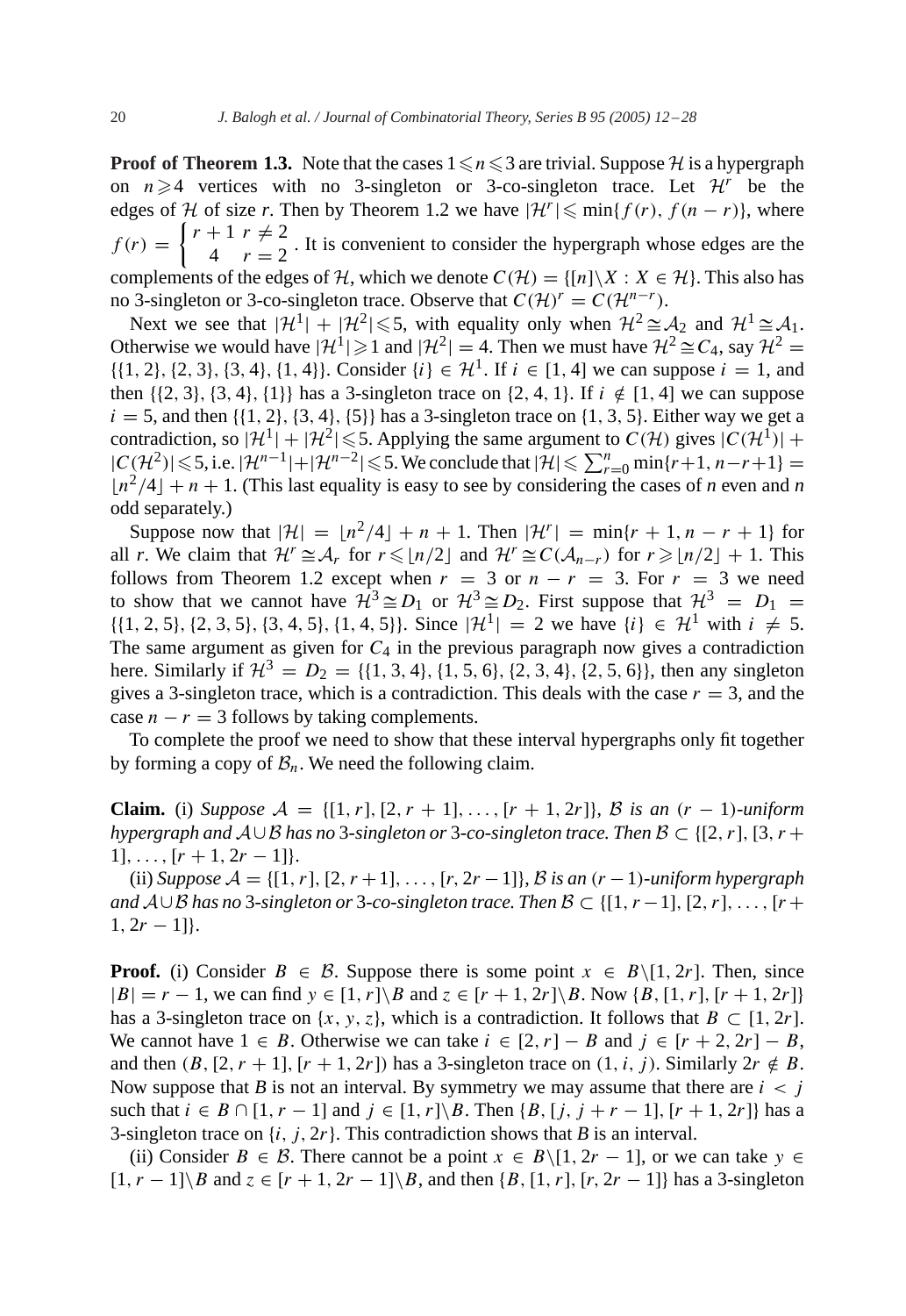trace on  $\{x, y, z\}$ , which is a contradiction. Therefore  $B \subset [1, 2r - 1]$ . Let A' consist of the intervals of length  $r - 1$  in the ordered set  $\{1, \ldots, r - 1, r + 1, \ldots, 2r - 1\}$ . Then  $A = \{A \cup \{r\} : A \in \mathcal{A}\}\.$  If  $r \in B$  then by part (i) of the claim we see that  $B \setminus \{r\}$  is an interval of length  $r - 2$  in  $\{1, \ldots, r - 1, r + 1, \ldots, 2r - 1\}$  not containing 1 or  $2r - 1$ , so *B* is an interval of length  $r - 1$  in  $[2r - 1]$  not containing 1 or  $2r - 1$ . On the other hand, if  $r \notin B$ then *B* cannot contain points i, j with  $i < r$  and  $j > r$ . Otherwise  ${B, [1, r], [r, 2r - 1]}$ would have a 3-co-singleton trace on  $\{i, j, r\}$ . Thus in the case  $r \notin B$ , *B* must be either  $[1, r - 1]$  or  $[r + 1, 2r - 1]$ , so we are done.  $\square$ 

Now we can complete the proof of the theorem.For simplicity we just consider the case when  $n = 2m$  is even, the odd case being similar. We can renumber so that  $\mathcal{H}^m =$  $\{[1, m], [2, m + 1], \ldots, [m + 1, 2m]\}$ . Repeatedly applying part (i) of the claim shows that  $\mathcal{H}^r = \{ [m - r + 1, m], [m - r + 2, m + 1], \ldots, [m + 1, m + r] \}$  for every  $r < m$ . Note  $C(\mathcal{H})^m = C(\mathcal{H}^m)$  is isomorphic to  $\mathcal{H}^m$ : it consists of all intervals of length *m* in the ordered set  $\{m+1, m+2, \ldots, 2m, 1, 2, \ldots, m\}$ . Applying the same argument in  $C(\mathcal{H})$  we see that  $C(\mathcal{H})^r = \{\{2m - r + 1, \ldots, 2m\}, \{2m - r + 2, \ldots, 2m, 1\}, \ldots, \{2m, 1, \ldots, r - r\} \}$ 1},  $\{1,\ldots,r\}$  for  $r < m$ . Therefore  $\mathcal{H}^{2m-r} = C(C(\mathcal{H})^r) = \{[1, 2m - r], [2, 2m - r +$  $1], \ldots, [r + 1, 2m]$ , as required.  $\square$ 

# **3. Related problems**

In this section we describe some variations on our main problem.A natural extension is the asymmetric version, defined by forbidding  $k$ -singleton and  $\ell$ -co-singleton traces, for any k and l. We will focus on the cases when  $k = 3$  or  $\ell = 3$ , for which we can obtain asymptotically tight bounds. Next we describe the effect of introducing a chain  $C_k = \{\emptyset, \{1\}, [1, 2], \ldots, [1, k-1]\}$  as a forbidden trace. This system is in some sense the opposite of a level  $[k]^{(i)}$ , as instead of having all sets the same size it has one set of each possible size.

#### *3.1. The asymmetric version*

In this subsection we prove Theorem [1.4,](#page-3-0) which gives bounds for the functions  $Tr^{(r)}([3]^{(1)}, [\ell]^{(\ell-1)})$  and  $Tr^{(r)}([k]^{(1)}, [3]^{(2)})$ .

**Proof of Theorem [1.4.](#page-3-0)** (i) For  $r < \ell - 1$  we note that  $Tr^{(r)}([3]^{(1)}, [\ell]^{(\ell-1)}) = Tr^{(r)}([3]^{(1)}),$ which is greater than the desired lower bound. For larger  $r$  the lower bound is given by the following construction. Choose a positive integer *t* so that  $r' = t(\ell - 2)$  satisfies  $r - (\ell - 3) \le r' \le r$ . We define a hypergraph  $H$  on  $[1, t(\ell - 1) + r - r'] = [1, r + t]$  as follows. For every  $1 \le i \le \ell-1$  we let the complement of  $[(i-1)t+1, it]$  be an edge. Also, for every  $1 \le i \le (\ell - 1)/2 < j \le \ell - 1$  and for every  $1 \le s \le t - 1$  we let the complement of  $[(i-1)t+1, (i-1)t+s] ∪ [(j-1)t+1, (j-1)t+t-s]$  be an edge. Then H is an *r*-uniform hypergraph and since  $\ell \geq 4$  we have

$$
|\mathcal{H}| = (t-1)\lfloor (\ell-1)^2/4 \rfloor + \ell - 1 \ge \left(\frac{r-\ell+3}{\ell-2} - 1\right) \left(\frac{\ell^2 - 2\ell}{4}\right) + \ell - 1
$$
  
=  $r\ell/4 - \ell^2/2 + 9\ell/4 - 1 \ge r\ell/4 - \ell^2/2 + 2\ell$ .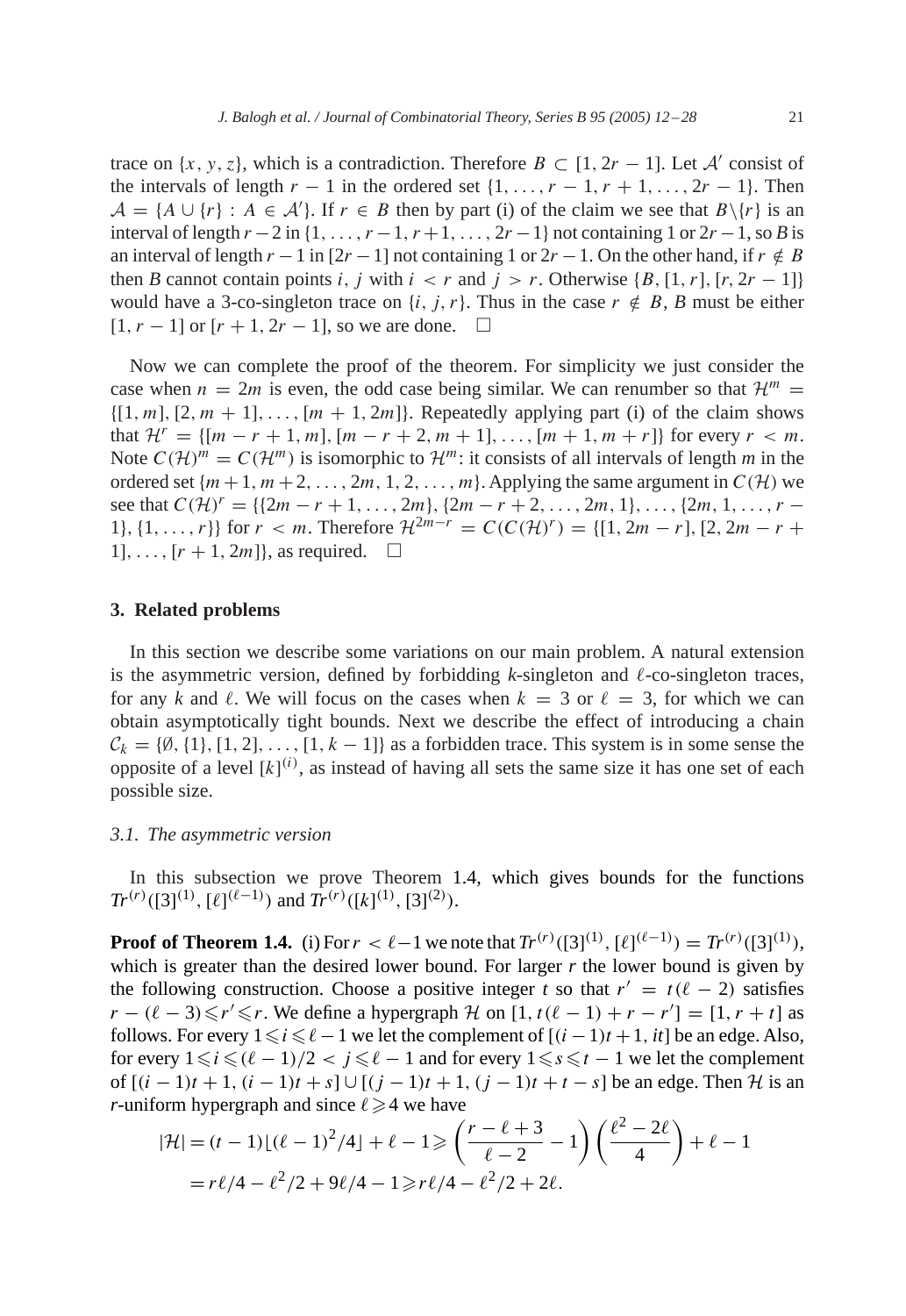We claim that  $H$  does not have a 3-singleton or  $\ell$ -co-singleton trace. To see this, note first that we can ignore the points  $[t(\ell-1)+1, t(\ell-1)+r-r']$ , as they belong to all edges. Also, if  $(i-1)t + 1 \leq x < y \leq it$  for some *i* then any edge that contains *x* must also contain *y*. It follows that any set on which we have a singleton trace or co-singleton trace can contain at most one point from each interval  $[(i - 1)t + 1, it]$ . This immediately shows that there is no  $\ell$ -co-singleton trace. Also, if there is a 3-singleton trace on some set then its points must belong to 3 different intervals. Say the set is  $\{x_1, x_2, x_3\}$  with  $x_i \in [(a_i - 1)t + 1, a_i t]$  and  $a_1, a_2, a_3$  pairwise distinct. By symmetry we can suppose that  $a_1$  and  $a_2$  are both at most  $(\ell - 1)/2$ . Now by definition there is no edge that misses both  $x_1$  and  $x_2$ . This shows that there is no 3-singleton trace.

For the upper bound we argue by induction on *r*, the case  $r = 1$  being trivial. Suppose  $\mathcal{H} = \{A_1, \ldots, A_m\}$  is an *r*-uniform hypergraph with no 3-singleton or  $\ell$ -co-singleton trace. For each *i*, let  $B_i$  be a minimal subset of  $\left(\bigcup_{j=1}^m A_j\right) \setminus A_i$  for which  $B_i \cap A_j \neq \emptyset$  for all  $j \neq i$ . As noted at the beginning of Section 2, the  $B_i$  are distinct and  $|B_i| \leq 2$  for all *i*. In fact, we can assume that  $|B_i| = 2$  for all *i*. For if  $B_i = \{x\}$  for some *i* then every edge except  $A_i$ contains {x}, and applying the induction hypothesis hypergraph to  $\mathcal{H}' = \{A_i \setminus \{x\} : j \neq i\}$ gives

$$
|\mathcal{H}| \le |\mathcal{H}'| + 1 \le \frac{(r-1)\ell}{4} + \left(\frac{3}{4} + \frac{1}{\ell+3}\right)(r-1) + 1 + 1
$$
  

$$
\le \frac{r\ell}{4} + \left(\frac{3}{4} + \frac{1}{\ell+3}\right)r + 1.
$$

Let *G* be the graph with edge set  $\{B_1, \ldots, B_m\}$ . We claim that *G* is triangle-free. For suppose we have  $B_i = \{x, y\}, B_j = \{y, z\}$  and  $B_k = \{z, x\}$ . Since  $A_i$  is disjoint from  $B_i$ and meets  $B_j$  and  $B_k$  we have  $A_i \cap \{x, y, z\} = \{z\}$ . Similarly  $A_j \cap \{x, y, z\} = \{x\}$  and  $A_k \cap \{x, y, z\} = \{y\}$ , so we have a 3-singleton trace on  $\{x, y, z\}$ , which is a contradiction.

Next, we note that we cannot have two edges of *G* 'sticking out' of the same point of some edge of  $H$ , i.e. for any  $A_i$  and  $x \in A_i$  there is at most one edge of G incident to x with the other endpoint not in  $A_i$ . For suppose  $B_j = \{x, y\}$  and  $B_k = \{x, z\}$  with  $y, z \notin A_i$ . Then, since  $A_i \cap B_i = A_k \cap B_k = \emptyset$ , we see that  $A_i$ ,  $A_i$ ,  $A_k$  have a 3-singleton trace on  $\{x, y, z\}$ , which is impossible.

This implies the following observation concerning any pair of intersecting edges.If we have  $B_i = \{x, y\}$  and  $B_i = \{x, z\}$  then every edge of H meets  $\{y, z\}$ . Indeed, suppose  $A_k$  is disjoint from {*y*, *z*}. We may assume  $k \neq i$ , and then since  $A_k$  meets  $B_i$  we have must have  $x \in A_k$ . However this situation contradicts the previous paragraph. Now if  $B_i = \{x, y\}$ then  $A_i \cap N_G(x) = N_G(x) \{y\}$ , so there is a co-singleton trace on the neighbourhood of *x*. It follows that  $d_G(x) \leq \ell - 1$  for every *x*. Moreover, for any edge  $B_i = \{x, y\}$  we have  $d_G(x) + d_G(y) \le \ell + 1$ . For suppose that  $d_G(x) + d_G(y) \ge \ell + 2$ . Let  $X = N_G(x)$  and  $Y = N_G(y)$ . Since G is triangle-free we have  $X \cap Y = \emptyset$ . Therefore  $Z = X \cup Y \setminus \{x, y\}$ contains at least  $\ell$  points. By the above observation, any set  $A_i$  can miss at most one point from each of *X* and *Y*. Consider any  $B_i = \{x, z\}$  with  $z \neq y$ . Then  $A_i$  does not contain *z*, so contains  $X\setminus\{z\}$ . Therefore  $\{x, y\}$  is an edge of *G* sticking out of  $A_j$  at *y*. As noted before it must be the only such edge, so  $Y \setminus \{x\} \subset A_i$ . This shows that  $A_i \cap Z = Z \setminus \{z\}.$ Arguing similarly for edges of *G* incident with *y*, we see that for every  $z \in Z$  there is some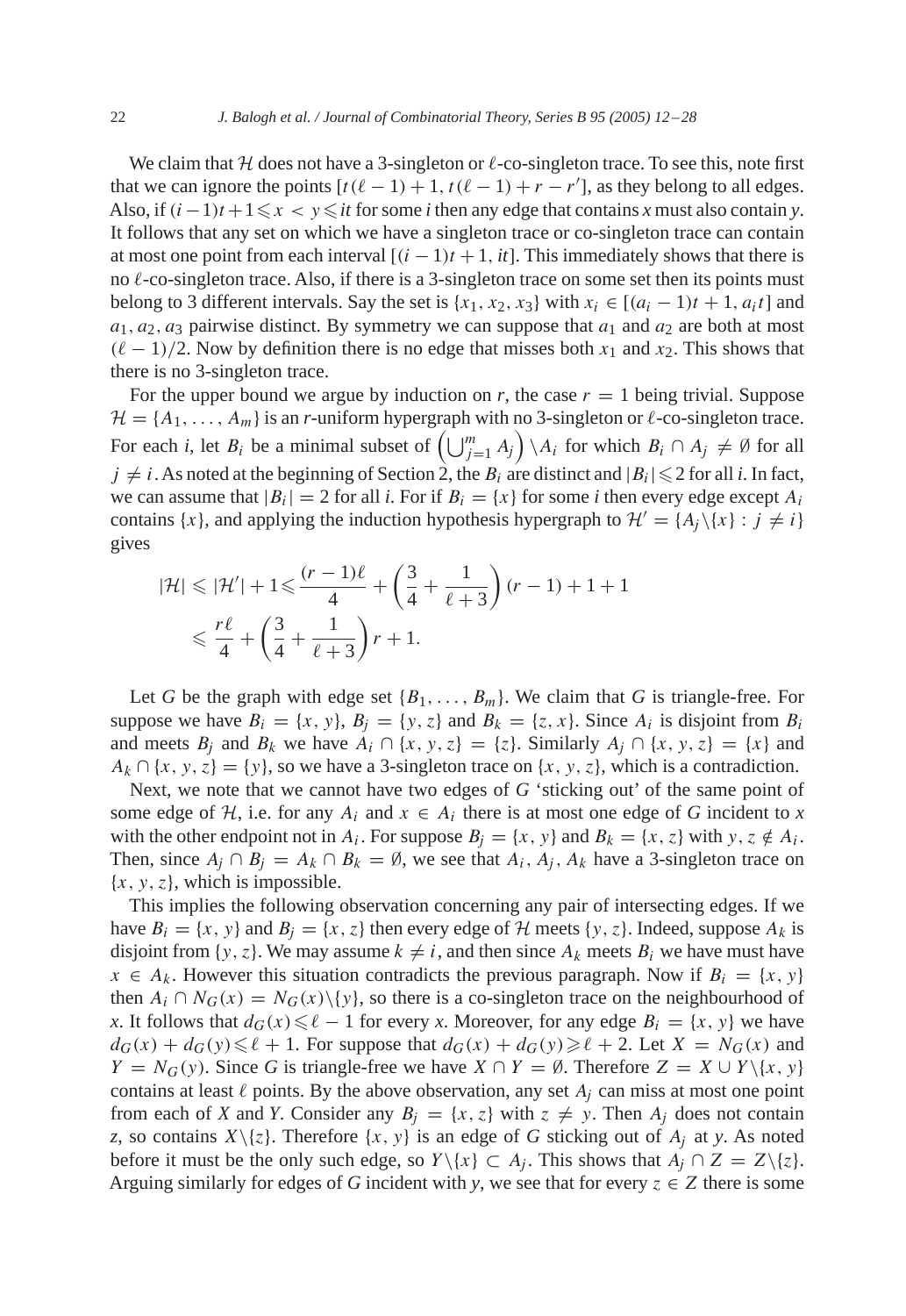edge  $A_j$  with  $A_j \cap Z = Z \setminus \{z\}$ . Since  $|Z| \geq \ell$  we have an  $\ell$ -co-singleton trace, which is a contradiction. Therefore  $d_G(x) + d_G(y) \leq \ell + 1$ .

Now we bound the number of edges of  $G$  as follows. There is one edge  $B_1$  disjoint from  $A_1$ , and at most *r* edges that meet  $A_1$  in exactly one point (at most one sticking out of each of the *r* points of  $A_1$ ). The remaining edges form a graph  $G'$  on  $A_1$ . Write *e* for the number of edges in G' and for each  $x \in A_1$  let  $I_x$  be an indicator function that is 1 if there is an edge sticking out of  $A_1$  at *x*, and 0 otherwise. Then  $m = e(G) = e + 1 + \sum_{x \in A_1} I_x$ .

Let  $d'(x) = d_G(x) - I_x$  denote the degree of x in G'. Recalling that  $d_G(x) + d_G(y) \le \ell + 1$ when *xy* is an edge, and applying the Cauchy–Schwartz inequality we have

$$
(\ell + 1)e \ge \sum_{\{x,y\} \in G'} (d_G(x) + d_G(y)) = \sum_{\{x,y\} \in G'} (d'(x) + d'(y) + I_x + I_y)
$$
  
=  $\sum_{x \in A_1} d'(x)^2 + \sum_{x \in A_1} d'(x)I_x$   

$$
\ge r \left(\frac{1}{r} \sum_{x \in A_1} d'(x)\right)^2 + \sum_{x \in A_1} d'(x)I_x = 4e^2/r + \sum_{x \in A_1} d'(x)I_x.
$$

Writing  $S = \sum_{x \in A_1} d'(x)I_x$  we have  $4e^2 - r(\ell + 1)e + rS \le 0$ , so  $e \le \frac{1}{8} (r(\ell + 1))$  $+\sqrt{r^2(\ell+1)^2-16rS}$ . Using the inequality  $\sqrt{a-b} \le \sqrt{a} - \frac{b}{2\sqrt{a}}$  gives  $e \le \frac{r(\ell+1)}{4} - \frac{S}{\ell+1}$ . Therefore

$$
m = e + 1 + \sum_{x \in A_1} I_x \leqslant \frac{r(\ell+1)}{4} + 1 + \sum_{x \in A_1} I_x \left(1 - \frac{d'(x)}{\ell+1}\right).
$$

Since 
$$
d'(x) < \ell + 1
$$
 for all  $x$  we have  $I_x \left(1 - \frac{d'(x)}{\ell+1}\right) \leq 1 - \frac{d'(x)}{\ell+1}$ , so  
\n
$$
m \leq \frac{r(\ell+1)}{4} + 1 + \sum_{x \in A_1} \left(1 - \frac{d'(x)}{\ell+1}\right) = \frac{r(\ell+1)}{4} + 1 + r - \frac{2e}{\ell+1}
$$
\n
$$
\leq \frac{r(\ell+1)}{4} + 1 + r - \frac{2(m-r-1)}{\ell+1}.
$$

This gives  $\frac{(\ell+3)m}{(\ell+1)} \le \frac{r(\ell+5)}{4} + \frac{2r}{\ell+1} + \frac{\ell+3}{\ell+1}$ , so  $m \le \frac{\ell^2 + 6\ell + 13}{4(\ell+3)}r + \frac{\ell+3}{\ell+3} = \frac{r(\ell+3)}{4} + \frac{r}{\ell+3} + 1$ .

(ii) The construction for the lower bound is essentially the complement of that in part (i). We define a hypergraph H on  $[(k-1)r]$  as follows. For every  $1 \le i \le k-1$  we let the interval  $[(i - 1)r + 1, ir]$  be an edge. Also, for every  $i \leq (k - 1)/2 < j$  and for every  $1 \leq s \leq r - 1$ we let  $[(i-1)r+1, (i-1)r+s] \cup [(j-1)r+1, (j-1)r+r-s]$  be an edge. Then H is an *r*-uniform hypergraph and  $|\mathcal{H}| = (r - 1) \lfloor (k - 1)^2/4 \rfloor + k - 1 > \frac{(k^2 - 2k)(r - 1)}{4}$ . Note that it is the complement of the construction in part (i) with edges of size  $(k - 2)r$ . Since that construction had no *k*-co-singleton or 3-singleton trace, this construction has no *k*-singleton or 3-co-singleton trace.

For the upper bound, suppose  $H$  is an *r*-uniform hypergraph with no 3-co-singleton or *k*-singleton trace. Choose  $k - 1$  edges of *H* so that their union has maximum possible size. By Lemma [2.1](#page-5-0) all edges of H are contained in this union, which has size at most  $(k - 1)r$ . Consider the hypergraph of complements  $C(\mathcal{H})$ , which has edges  $\{V(\mathcal{H})\setminus A : A \in \mathcal{H}\}\$ . Then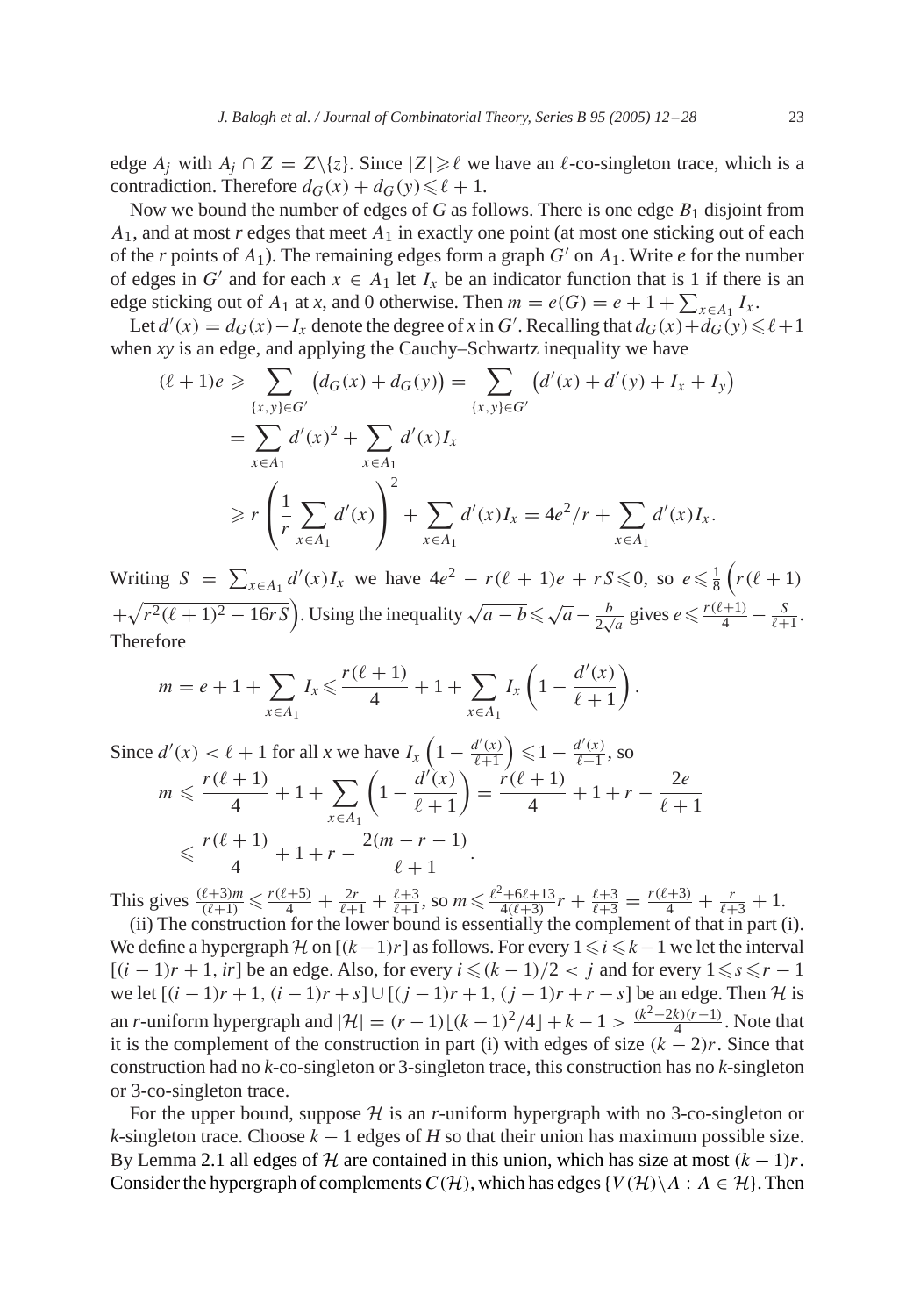$C(\mathcal{H})$  is an *s*-uniform hypergraph with  $s \leq (k-2)r$  and has no 3-singleton or *k*-co-singleton trace. By the first part of this theorem we have  $|\mathcal{H}| = |C(\mathcal{H})| \le \frac{k(k-2)r}{4} + \left(\frac{3}{4} + \frac{1}{k+3}\right)(k-1)$  $2)r + 1 < \frac{k(k+1)r}{4}$ . This completes the proof of the theorem.  $\Box$ 

Similar arguments can be applied for the general asymmetric function  $Tr^{(r)}([k]^{(1)},$  $[\ell]^{(\ell-1)}$ ; we will just summarise the results and leave the details to the reader. For  $k > \ell$ we have

$$
(1 - o_{\ell}(1))\binom{k-1}{\ell-1}\binom{r+\ell-2}{\ell-2} \leqslant Tr^{(r)}([k]^{(1)}, [\ell]^{(\ell-1)}) < k(k-2)^{\ell-2}r^{\ell-2},
$$

so  $Tr^{(r)}([k]^{(1)}, [\ell]^{(\ell-1)})$  is of order  $k^{\ell-1}r^{\ell-2}$ , and the uncertainty in the constant is approximately  $(\ell - 1)!(\ell - 2)!$  for large k. For  $k < \ell$  we have

$$
(1 - o_k(1))\binom{\ell - 1}{k - 1}\binom{r + k - 2}{k - 2} \le T r^{(r)}([k]^{(1)}, [\ell]^{(\ell - 1)}) \le \ell r^{k - 2},
$$

so  $Tr^{(r)}([k]^{(1)}, [\ell]^{(\ell-1)})$  is of order  $\ell r^{k-2}$ , and the uncertainty in the constant is approximately  $(k - 1)!(k - 2)!$  for large  $\ell$ .

### *3.2. Chains*

Define the *k-chain* as  $C_k = \{0, \{1\}, [1, 2], \ldots, [1, k-1]\}$ . We start this subsection with a very short proof of Theorem [1.5,](#page-3-0) which states that  $Tr([k]^{(1)}, [k]^{(k-1)}, C_k) \leq 2^{2^{2k}}$ .

First, we recall that the Ramsey number  $R(k, \ell)$  is the smallest integer *t* for which any graph on *t* vertices must contain a clique of size  $k$  or an independent set of size  $\ell$ . We use the well-known bound  $R(k, k) \leq \binom{2k-2}{k-1}$  (see, e.g., [\[8\]\)](#page-15-0).

**Proof of Theorem [1.5.](#page-3-0)** Let  $t = R(k, k)$ . Suppose H is a hypergraph with no k-singleton trace and at least  $(k-1)^t$  edges. We will show that there is a *k*-co-singleton or a *k*-chain trace. This suffices, as the above bound easily gives  $(k-1)^t \leq 2^{2k}$ . We will find sequences of sets  $A_1, \ldots, A_t$  in H and points  $x_1, \ldots, x_t$  so that, setting  $\mathcal{H}_i = \{A \in \mathcal{H} : \{x_1, \ldots, x_i\} \subset A\}$ , we have  $|\mathcal{H}_i| \geqslant (k-1)^{t-i}$ ,  $A_i \in \mathcal{H}_{i-1}$  and  $x_i \notin A_i$  for all  $1 \leqslant i \leqslant t$ . Note that  $\mathcal{H}_0 = \mathcal{H}$ .

To do this, suppose we have already found  $A_1, \ldots, A_i$  and  $x_1, \ldots, x_i$ , for some  $0 \le i \le i$  $t - 1$ . Let *I* be the intersection of all of the sets in  $H_i$  and let *B* be a minimal set disjoint from *I* that meets every set of  $\mathcal{H}_i$  (except *I* if  $I \in \mathcal{H}_i$ ). Since there is no *k*-singleton trace, the observation at the beginning of Section 2 gives  $|B| \le k - 1$ . Choose a point  $x_{i+1} \in B$ that belongs to as many sets of  $\mathcal{H}_i$  as possible. Then  $|\mathcal{H}_{i+1}| \geqslant \lceil (|\mathcal{H}_i| - 1)/(k - 1) \rceil \geqslant (k - 1)$  $1$ <sup>t−(i+1)</sup>. Now *B* is disjoint from *I*, so  $x_{i+1}$  does not belong to every set of  $\mathcal{H}_i$ , and we can choose  $A_{i+1} \in \mathcal{H}_i$  so that  $x_{i+1} \notin A_{i+1}$ .

Thus we have  $A_1, \ldots, A_t$  and  $x_1, \ldots, x_t$  so that  $x_i \notin A_i$  and  $x_i \in A_j$  for all  $1 \leq i \leq j \leq t$ . Define a graph on  $\{1, \ldots, t\}$  by joining *i* to *j* if  $i > j$  and  $x_i \in A_j$ . Since  $t = R(k, k)$  this graph contains either a clique or an independent set of size *k*.It is easy to verify that if *S* is a clique of size *k* then the trace of  $\{A_s : s \in S\}$  on  $\{x_s : s \in S\}$  is a *k*-co-singleton, and if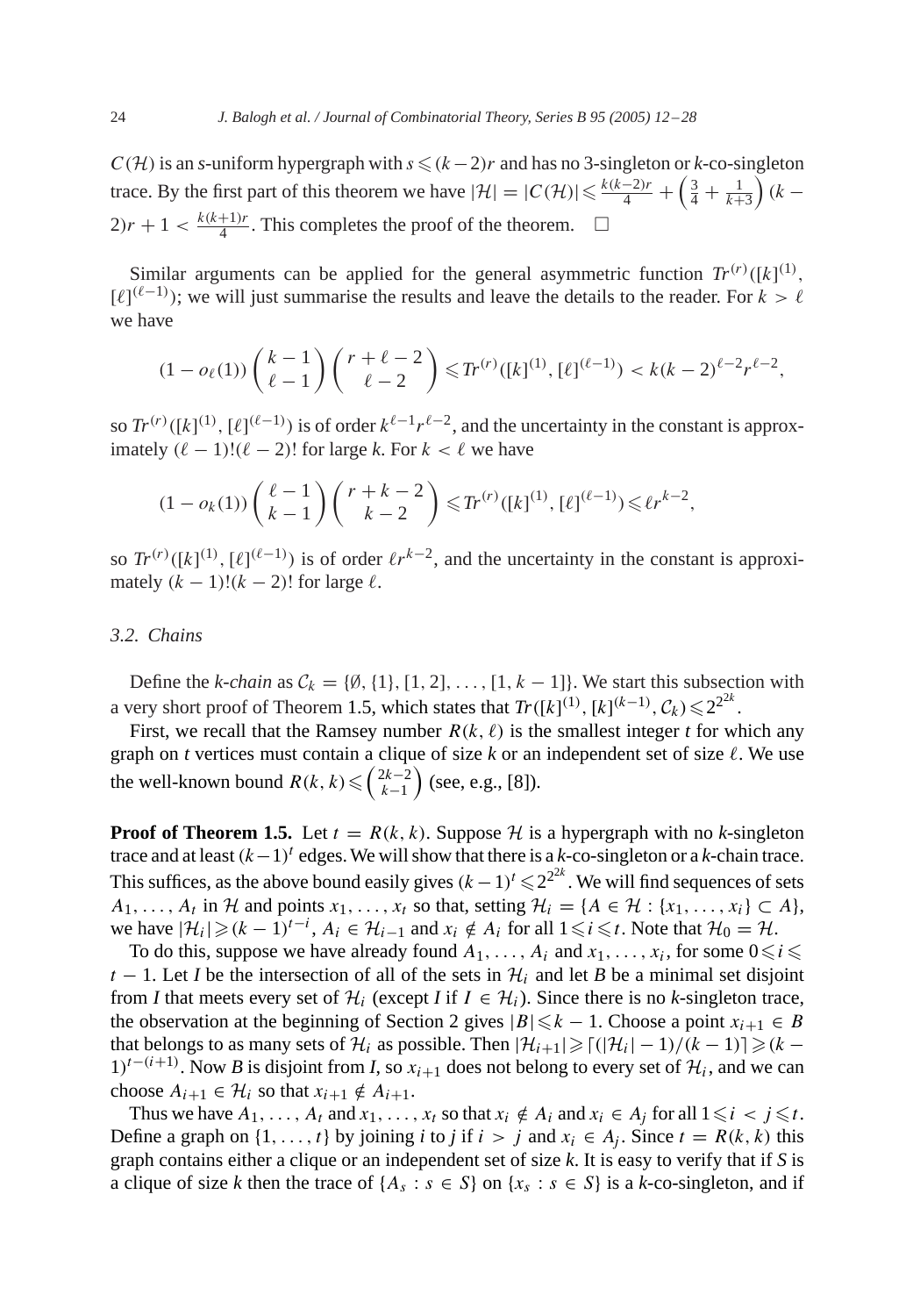<span id="page-13-0"></span>*S* is an independent set of size *k* then the trace of  $\{A_s : s \in S\}$  on  $\{x_s : s \in S\}$  is a *k*-chain. This proves the theorem.  $\Box$ 

One can ask a number of other forbidden trace questions involving chains and levels. These questions are easy for non-uniform hypergraphs. Since  $C_k \subset 2^{[k-1]}$  it follows immediately from the Sauer–Shelah theorem that  $Tr(n, C_k) = \sum_{i=0}^{k-2} {n \choose i}$  $\binom{n}{i}$ . Note that  $\lfloor n \rfloor^{(\leq k-2)}$ contains no *k*-chain or *k*-co-singleton, and its hypergraph of complements contains no *k*chain or *k*-singleton. Therefore we see also that  $Tr(n, C_k, [k]^{(1)}) = Tr(n, C_k, [k]^{(k-1)}) = \sum_{k=0}^{k-2} {n \choose k}$  $\sum_{i=0}^{k-2}$   $\binom{n}{i}$  $\binom{n}{i}$ .

For uniform hypergraphs the situation is much less clear.Here the interesting question is to determine the maximum size of an *r*-uniform hypergraph with no *k*-singleton or *k*-chain trace.(The problem of excluding just *k*-co-singleton and *k*-chain traces seems less natural, as in this case we need to bound the ground set, or we can take as many disjoint edges as we please.) For this problem, we will prove Theorem [1.6,](#page-4-0) which shows that  $Tr^{(r)}([k]^{(1)}, \mathcal{C}_3) =$  $\max\{k-1, r+1\}$  and that  $Tr^{(r)}([k]^{(1)}, C_k)$  is of order  $r^{k-1}$ . First we need the following lemma on hypergraphs without a 3-chain trace.

**Lemma 3.1.** *Let* H *be an r-uniform hypergraph without a* 3-*chain trace. Choose edges*  $A, B \in \mathcal{H}$  *so that their union is as large as possible. Say that another edge C is of type* 1 *if*  $C \cap (A \cup B) = A \cap B$  *and of type* 2 *if*  $A \Delta B \subset C \subset A \cup B$ . *Then any other edge is either of type* 1 *or of type* 2, *and furthermore all other edges have the same type*.

**Proof.** Choose edges  $A, B \in \mathcal{H}$  so that their union is as large as possible. First consider any edge *C* that is disjoint from  $A\Delta B$ . Since  $|A \cup C| = 2r - |A \cap C|$ , by maximality of  $|A \cup B|$  we must have  $A \cap B \subset C$ , i.e.  $C \cap (A \cup B) = A \cap B$ , so C is of type 1. Now any other edge C intersects  $A\Delta B$ . By symmetry we can assume it intersects  $A\Bra B$ . Take  $x \in C \cap A \setminus B$ . There cannot be  $y \in A \setminus (B \cup C)$ , otherwise {B, C, A} would have a 3-chain trace on  $\{x, y\}$ , which is impossible. Therefore  $A \setminus B \subset C$ . By maximality of  $|A \cup B|$  we now have  $C \subset A \cup B$ . Since  $C \neq A$  we see that *C* intersects  $B \setminus A$ . Then repeating the above argument gives  $B \setminus A \subset C$ . Therefore  $A \Delta B \subset C \subset A \cup B$ , i.e. *C* is of type 2. Furthermore, there cannot be an edge *C* of type 1 and an edge *D* of type 2. Then we could pick  $x \in A \backslash B$ ,  $y \in B \setminus A$ , and  $\{C, A, D\}$  has a 3-chain trace on  $\{x, y\}$ , which is a contradiction.  $\square$ 

Define a *sunflower* of size *s* to be a system of sets  $A_1, \ldots, A_s$  for which there is some set *B* so that  $A_i \cap A_j = B$  for all  $i \neq j$ . We call *B* the *centre* of the sunflower.

**Lemma 3.2.** *Let* H *be an r-uniform hypergraph without a* 3-*chain trace and not containing any* 3 *edges that form a sunflower. Then*  $|\mathcal{H}| \le r + 1$ , *with equality only when*  $\mathcal{H} \cong [r + 1]^{(r)}$ .

**Proof.** We argue by induction on *r*, the case  $r = 1$  being trivial. Choose edges  $A, B \in \mathcal{H}$ so that their union is as large as possible. There cannot be an edge *C* with  $C \cap (A \cup B) =$  $A \cap B$ , as then {A, B, C} forms a sunflower of size 3 with centre  $A \cap B$ , which is contrary to assumption.

From Lemma 3.1 it follows that for any other edge *C* we have  $A\Delta B \subset C \subset A \cup B$ . If  $|A \cup B| = r + 1$  then we immediately have  $|H| \le r + 1$ , with equality only when  $H =$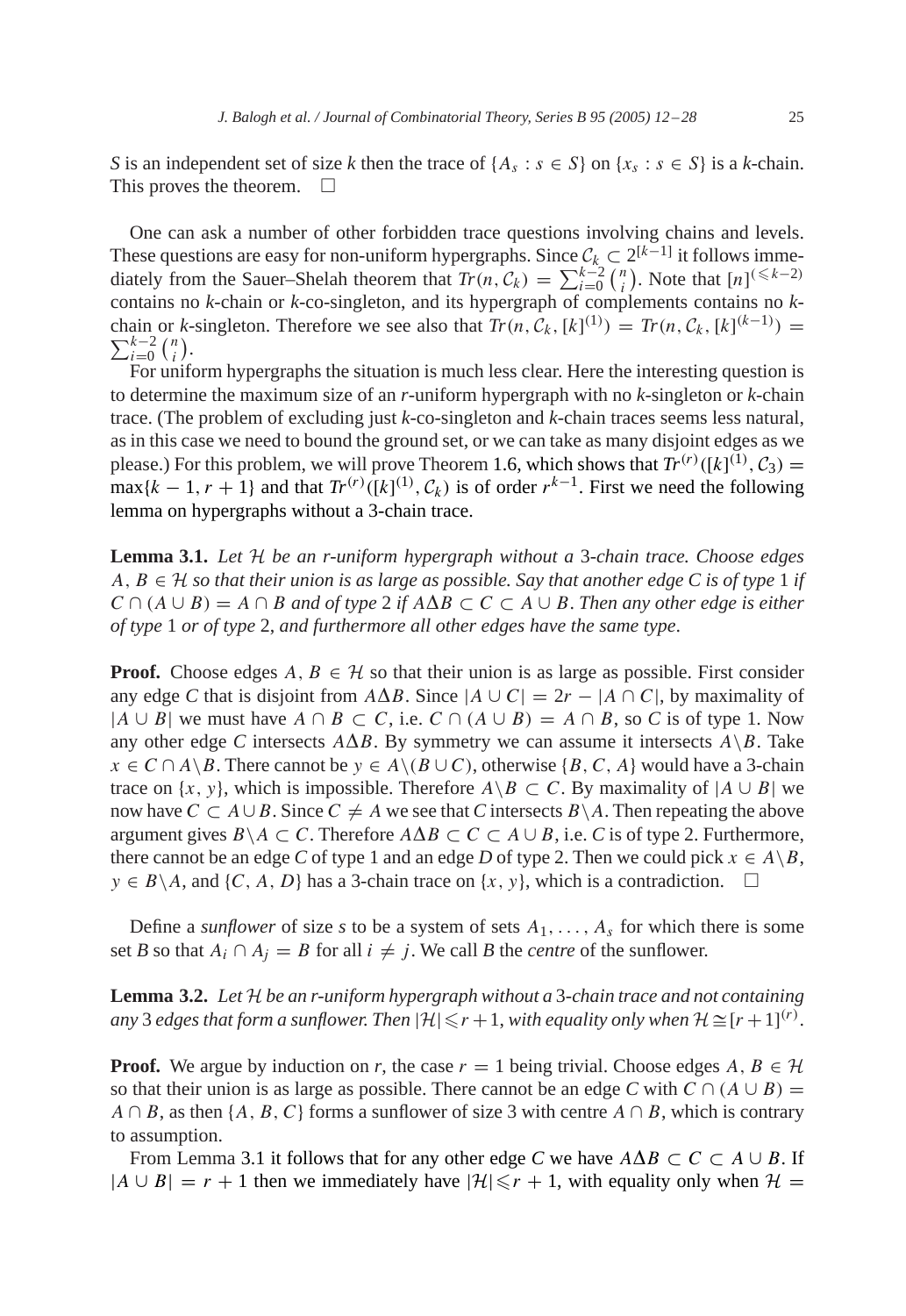$(A \cup B)^{(r)}$ . Otherwise  $|A \Delta B| \ge 4$ . Applying the induction hypothesis to the hypergraph  $\mathcal{H}' = \{C \setminus (A \Delta B) : C \in \mathcal{H} \setminus \{A, B\} \}$ , which is *s*-uniform for some  $s \leq r - 4$ , we get  $|\mathcal{H}| \le |\mathcal{H}'| + 2 \le ((r-4) + 1) + 2 < r + 1$ . This completes the proof.  $\square$ 

Finally, we need the following result of Frankl and Pach [\[5\]](#page-15-0) which is a uniform version of the Sauer–Shelah theorem.

**Lemma 3.3.** *For any*  $k \le r \le n$  *we have*  $Tr^{(r)}(n, 2^{[k]}) \le {n \choose k-1}$ .

**Proof of Theorem [1.6.](#page-4-0)** (i) For the lower bound we either take  $k - 1$  disjoint *r*-tuples or  $[r+1]^{(r)}$ , whichever is larger. It is clear that neither construction has a *k*-singleton or 3-chain trace. For the upper bound we argue by induction on *r*, the case  $r = 1$  being trivial. Consider an *r*-uniform hypergraph H with no *k*-singleton or 3-chain trace. Choose edges  $A, B \in \mathcal{H}$ so that their union is as large as possible.By Lemma [3.1](#page-13-0) the other edges are either all of type 1 or all of type 2.

In the type 1 case H forms a sunflower with centre  $A \cap B$ . Since H does not have a *k*-singleton trace we immediately have  $|\mathcal{H}| \leq k - 1$ . In the type 2 case we claim that there is no sunflower of size 3.For suppose that C, D, E form a sunflower.We cannot have *A* or *B* in the sunflower, as the other sets differ only inside  $A \cap B$ . The centre is some set *F* with  $A \Delta B \subset F$ . Pick  $x \in C \backslash F$  and  $y \in D \backslash F$ . By definition  $x, y \notin E$ , and also  $x, y \in A \cap B$ . Then  $\{E, C, A\}$  has a 3-chain trace on  $\{x, y\}$ , which is a contradiction. Therefore there is no sunflower of size 3. Now then Lemma [3.2](#page-13-0) shows that  $|\mathcal{H}| \le r + 1$ , which completes the proof of the first part of the theorem.

(ii) The lower bound is given by  $[r + k - 2]^{(r)}$ . Every *k*-set is met by any edge in at least 2 points so there is no *k*-singleton trace, and for every  $(k - 1)$ -set there is no edge that is disjoint from it, so there is no *k*-chain trace.For the upper bound, consider an *r*-uniform hypergraph  $H$  with no  $k$ -singleton or  $k$ -chain trace. Lemma [2.1](#page-5-0) shows that the ground set of H contains at most  $(k - 1)r$  points. Since  $C_k \subset 2^{[k-1]}$  there is no  $2^{[k-1]}$  trace and by Lemma 3.3 we have  $|\mathcal{H}| \leq \binom{(k-1)r}{k-2}$ . This completes the proof of the theorem.  $\Box$ 

Our proof shows that in the first part of the above theorem equality can only occur for a sunflower of size  $k-1$  or for  $[r+1]^{(r)}$ .

# **4. Concluding remarks**

- From Theorem [1.1](#page-2-0) we know that  $Tr^{(r)}([k]^{(1)}, [k]^{(k-1)})$  is of order  $r^{k-2}$ , but the uncertainty in the constant is of order  $(k-1)!$ . It would be interesting to determine the asymptotics of this constant for large *k*.The construction that we use for the lower bound is also a lower bound for  $Tr^{(r)}([k]^{(1)}, [k]^{(2)}, \ldots, [k]^{(k-1)})$ , so it may be that there is a better construction that works just for  $Tr^{(r)}([k]^{(1)}, [k]^{(k-1)})$ .
- We remarked after the proof of Theorem [1.1](#page-2-0) that  $Tr(n, [k]^{(1)}, [k]^{(2)}, \ldots, [k]^{(k-1)})$  is of order  $n^{k-1}$ . Our construction for the lower bound gives a constant  $1/(k-1)^{k-1}$ , whereas the upper bound from the Sauer–Shelah theorem gives a constant of  $1/(k - 1)!$ . Füredi and Quinn showed that for excluding just one layer as a trace the Sauer–Shelah bound is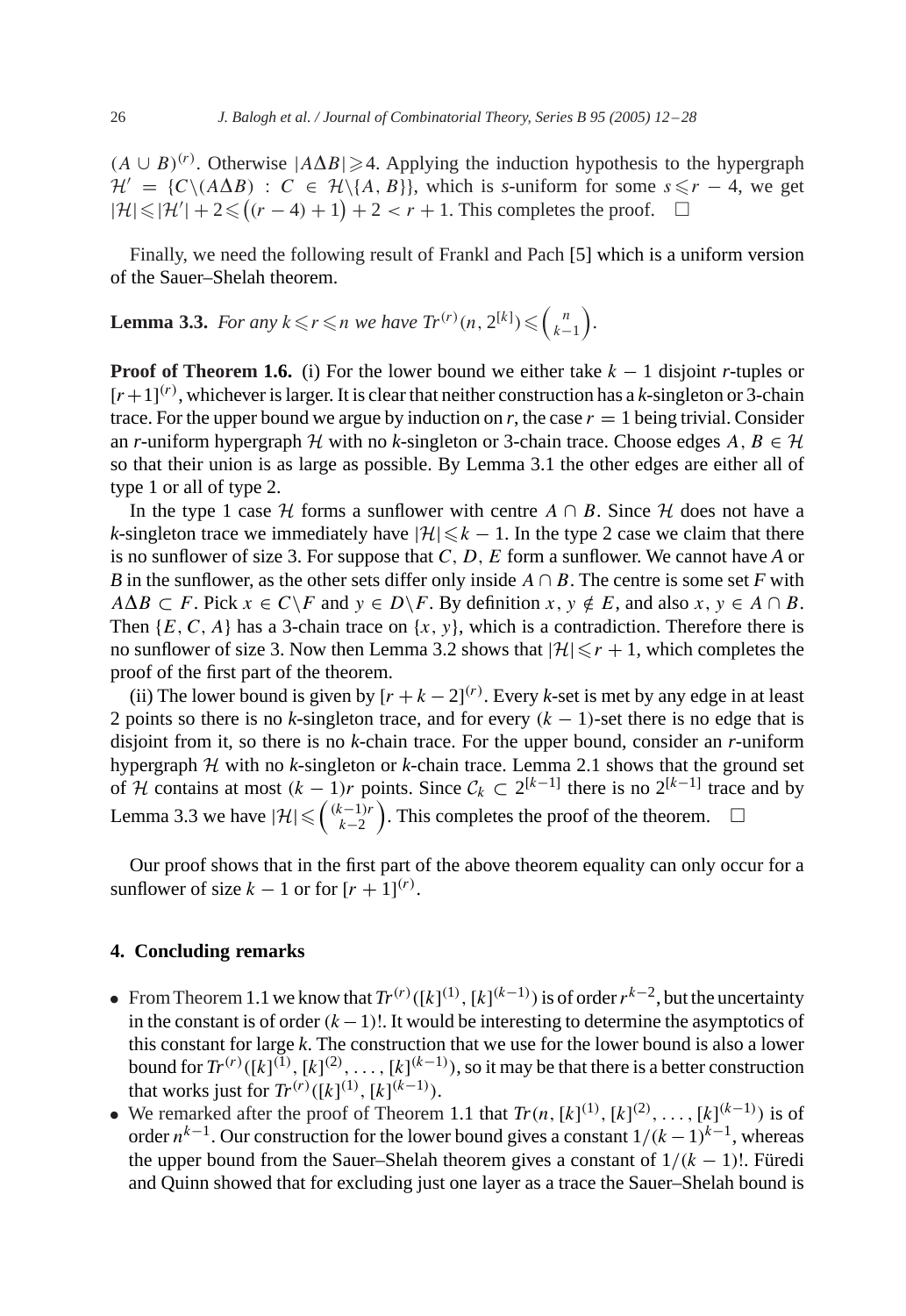<span id="page-15-0"></span>tight, i.e.  $Tr(n, [k]^{(\ell)}) = \sum_{i=0}^{k-1} {n \choose i}$  $\binom{n}{i}$  for any fixed  $\ell$ . It would be interesting to determine whether the constant changes when we forbid more layers.

- Theorem [1.4](#page-3-0) is asymptotically tight for  $r \gg \ell$  and  $\ell \to \infty$  but it would be interesting to obtain an asymptotically tight result for fixed  $\ell$  and  $r \to \infty$ . Note that in the case  $\ell = r + 2$  the condition that there is no  $\ell$ -co-singleton trace places no restriction on an *r*-uniform hypergraph, so we have  $Tr^{(r)}([3]^{(1)}, [r+2]^{(r+1)}) = Tr^{(r)}([3]^{(1)})$ . Frankl and Pach showed that this is equal to  $\lfloor (r + 2)^2/4 \rfloor$ , which we can write as  $\ell r/4 + \lfloor r/2 \rfloor + 1$ . On the basis of this one might think that  $Tr^{(r)}([3]^{(1)}, [\ell]^{(\ell-1)}) = \ell r/4 + r/2 + o(r)$  for fixed  $\ell$  and  $r \to \infty$ .
- The same proof as in Theorem [1.5](#page-3-0) gives the bound  $Tr([k]^{(1)}, [\ell]^{(\ell-1)}, C_m) \leq (k-1)^{R(\ell,m)}$ when we forbid singleton, co-singleton and chain traces of various sizes. We obtained a doubly exponential upper bound for  $Tr([k]^{(1)}, [k]^{(k-1)}, C_k)$ , but can only find an exponential lower bound.(This is achieved by a naïve random construction, and one can also give explicit examples, such as  $[2k-4]^{(k-2)}$ .) It would be interesting to determine the true behaviour of this function.
- The best known lower bound for  $Tr^{(r)}([k]^{(1)})$ , due to Frankl and Pach, is obtained by the complement hypergraph of a  $(k - 1)$ -uniform hypergraph on  $r + k - 1$  vertices with as many edges as possible subject to not containing a copy of the complete  $(k - 1)$ uniform hypergraph on *k* vertices. This does not have a  $C_{\ell}$  trace for  $\ell > k$ , so it may be that  $Tr^{(r)}([k]^{(1)}, C_{\ell}) = Tr^{(r)}([k]^{(1)})$  for  $\ell > k$ . For  $\ell \leq k$  we can use the proof of Theorem [1.6](#page-4-0) to see that  $Tr^{(r)}([k]^{(1)}, \mathcal{C}_\ell)$  is bounded above by  $\binom{(k-1)r}{\ell-2}$  and below by  $\binom{r+l-2}{\ell-2}$ . This shows that  $Tr^{(r)}([k]^{(1)}, C_{\ell})$  is of order  $r^{\ell-2}$ , although the uncertainty in the constant is about  $(k-1)^{(\ell-2)}$ . It would be interesting to determine the asymptotics of the constant. In the case  $\ell = k$  it seems that the lower bound  $\binom{r+k-2}{k-2}$  may be asymptotically tight.

## **Acknowledgments**

We would like to thank an anonymous referee, whose thorough comments improved the presentation of this paper.

## **References**

- [1] R.Ahlswede, L.H.Khachatrian, Counterexample to the Frankl–Pach conjecture for uniform, dense families, Combinatorica 17 (1997) 299–301.
- [2] N. Alon, On the density of sets of vectors, Discrete Math. 46 (1983) 199-202.
- [3] J. Balogh, B. Bollobás, Unavoidable traces of set systems, Combinatorica, to appear.
- [4] P.Frankl, On the traces of finite sets, J.Combin.Theory Ser.A 34 (1983) 41–45.
- [5] P. Frankl, J. Pach, On disjointly representable sets, Combinatorica 4 (1984) 39–45.
- [6] Z.Füredi, J.Pach, Traces of finite sets: extremal problems and geometric applications, Extremal Problems for Finite Sets (Visegrád, 1991), Bolyai Society of Mathematical Studies, vol. 3, János Bolyai Math. Soc., Budapest, 1994, pp.251–282.
- [7] Z.Füredi, F.Quinn, Traces of finite sets, Ars Combin.18 (1984) 195–200.
- [8] R. Graham, B. Rothschild, J. Spencer, Ramsey Theory, second ed., Wiley, New York, 1990.